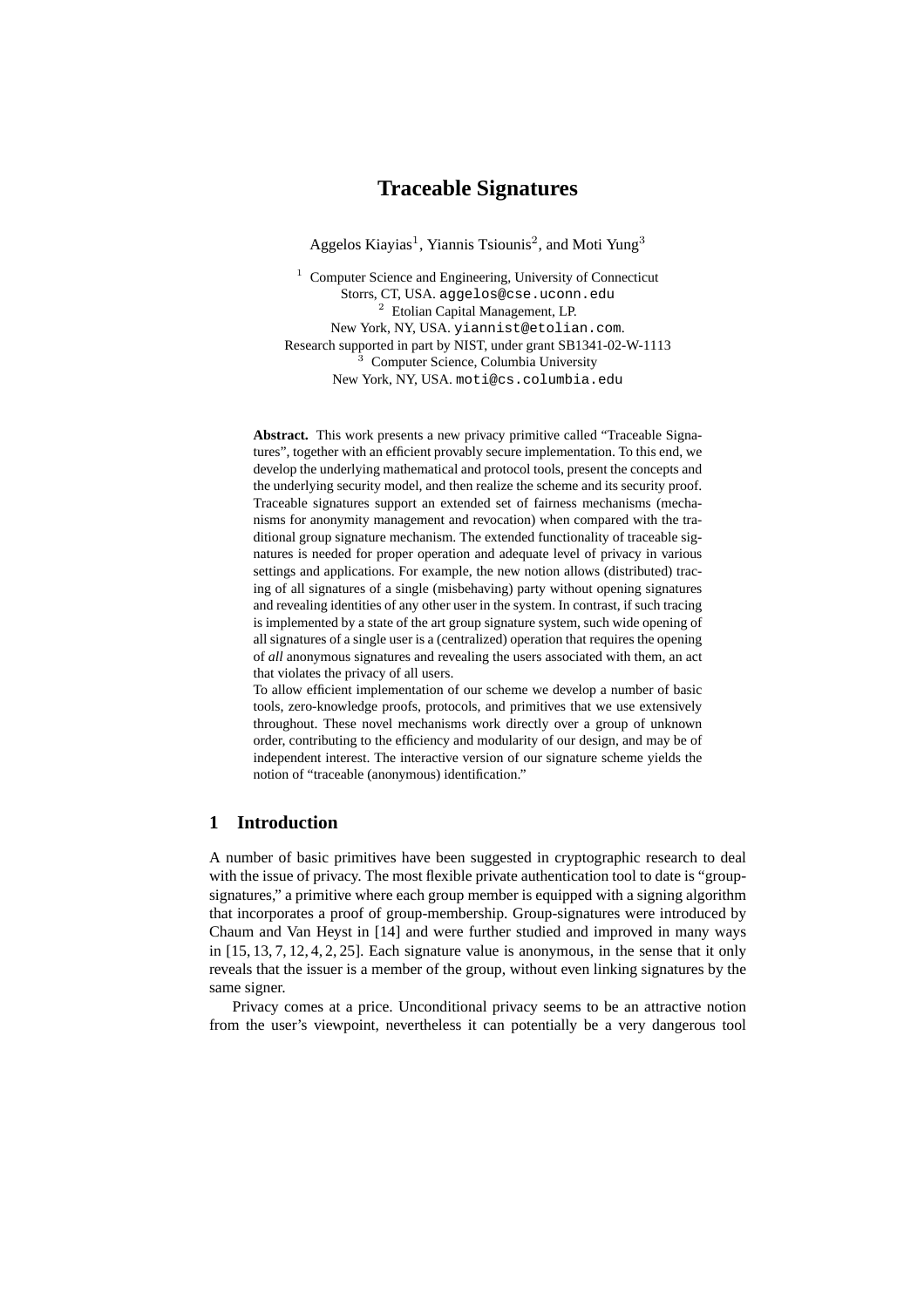against public safety (and can even be abused against the user herself). Undoubtedly everybody understands that privacy is a right of law-abiding citizens, while at the same time a community must be capable of revoking such privacy when illegal behavior (performed under the "mask of privacy") is detected; this balancing act is thus called "fairness". Group-signatures were designed with one embedded fairness mechanism which, in fact, allows for the "opening" of an atomic signature value, revealing the identity of its signer.

We observe that while group signatures are a very general "private credentials" tool, their opening capability is not a sufficient mechanism to ensure safety and/or privacy in a number of settings. What we need is additional mechanisms for lifting of privacy conditions. It may sound paradoxical that offering more mechanisms for revoking privacy actually contributes to privacy; still, consider the following scenario: a certain member of the group is suspected of illegal activity (potentially, its identity was revealed by opening a signature value). It is then crucial to detect which signatures were issued by this particular member so that his/her transactions are traced. The only solution with the existing group signature schemes is to have the Group Manager (GM) open all signatures, thus violating the privacy of all (including law-abiding) group members. Furthermore, this operation is also scalability impairing, since the GM would have to open all signatures in the system and these signatures may be distributed in various locations. What would be desirable, instead, is to have a mechanism that allows the selective linking of the existing signatures of a misbehaving user without violating the privacy of law-abiding group members; this mechanism should be efficient (e.g. done in parallel by numerous agents when required). This capability, in fact, implements an "oblivious data mining" operation where only signature values of a selected misbehaving user are traced. Such traceability property should be offered in conjunction with the standard opening capability of group signatures.

Another type of traceability, "self-traceability," is helpful to the user and is important in our setting. It suggests that a user should also be capable of claiming that he is the originator of a certain signature value if he wishes (or when a certain application protocol requires this). In other words, a group-member should be capable of stepping out and *claiming* a certain group-signature value as his own, *without* compromising the privacy of the remaining past or future group-signatures that he/she issues. Adding self-traceability to the existing efficient solutions in group-signatures is also far from ideal: the user will be required to remember her private random coin-tosses for all the signatures she signed, which is an unreasonable user storage overhead in many settings.

**Our Notion:** Motivated by the above, in this work we introduce a new basic primitive which we call *Traceable Signatures.* It incorporates the following three different types of traceability: (i) user tracing: check whether a signature was issued by a given user; it can be applied to all signatures by agents running in parallel; (ii) signature opening: reveal the signer of a given signature (as in group signature); and (iii) signature claiming: the signer of a signature provably claims a given signature that it has signed (in a stateless fashion). When recovering all transactions by performing user tracing it may be useful to avoid collecting all signatures to a central location and in order to reduce the burden of the GM (which may be a distributed entity), we divide user tracing into two steps: the first is executed by the GM and reveals some secret information about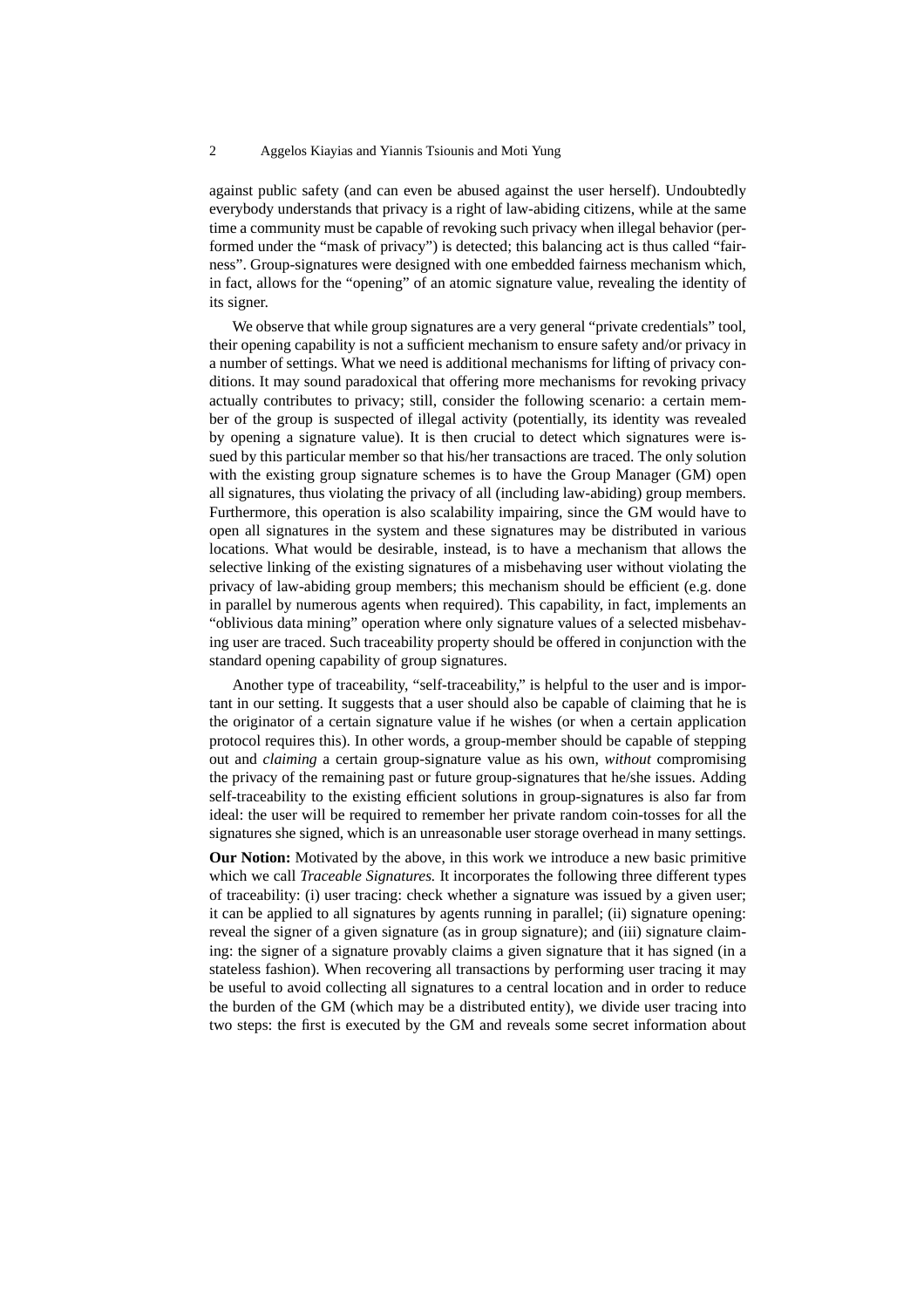the user; this is given to a set of designated agents (clerks) that scan all signatures in parallel and reveal those signed by the suspected user. Note that the secret information revealed should not allow the agents to impersonate the user or violate the anonymity of law-abiding users.

**Modeling:** We model our concepts of traceable signatures and their interactive version (as traceable identification) and define their correctness and security.

We introduce a novel general way of modeling privacy systems. The model includes the definition of correctness and of security properties of the system. In a security system, like encryption, it is obvious who is the attacker and who tries to defend the encryption device, so adversary modeling is relatively easy. In a privacy system, on the other hand, a protocol between many parties may involve mutually distrusting, malicious users attacking each other from many sides and in various coalitions: e.g., a server (perhaps collaborating with a subset of some users) trying to violate the user's privacy interacting with a user trying to impersonate a group member. Since in privacy systems we deal with mutually adversarial parties, we develop a model that copes with this situation. The adversaries are described in the spirit that adversaries against a signature scheme or an encryption scheme have been dealt with in the past (i.e., by describing attack capabilities and goals for an adversary), while the model is constructed with simulation-based security proofs in mind.

To this effect, we introduce a set of queries (basic capabilities) by which adversaries can manipulate the system (and the simulator during the security proof). Then we present an "array of security definitions," where each definition is modeled as an adversary with partial access to the queries, representing a capability that the attack captures. This allows us to deal with various notions of simultaneous adversarial behavior within one system, modeling them as an "array of attacks" and proving security against each of them. Specifically in our setting, we classify three general security requirements that cover all perceived adversarial activities: misidentification attacks, anonymity attacks and framing attacks. We note that previous intuitive security notions that have appeared in the group signature literature such as unforgeability, coalition-resistance and exculpability are subsumed by our classification. We also compare our model to other models.

**Constructions:** Our construction is motivated by the state of the art and in particular by the mathematical assumptions that allow a group of users to generate a multitude of keys modulo a composite number that are private, namely are (partially) unknown even to the group manager who owns a trapdoor (prime factorization of the composite); such an ingenious mathematical setting was presented in [2]. Due to the refined notions of fairness of our model and its extended functionality, we need to introduce a number of new tools as well as employ a number of new cryptographic constructs that enable the various mechanisms that our model and scheme employ. We also note that our scheme is consistent with the present state-of-the-art revocation method for group signatures presented in [9], thus member revocation can be added modularly to our construction. We remark that the user tracing (combined with the GM publishing the user's "tracing trapdoor") can be used to implement a type of "CRL-based revocation" that nullifies all signatures by a private key. This type of revocation has been considered recently in [3] (also [21] has been brought to our attention).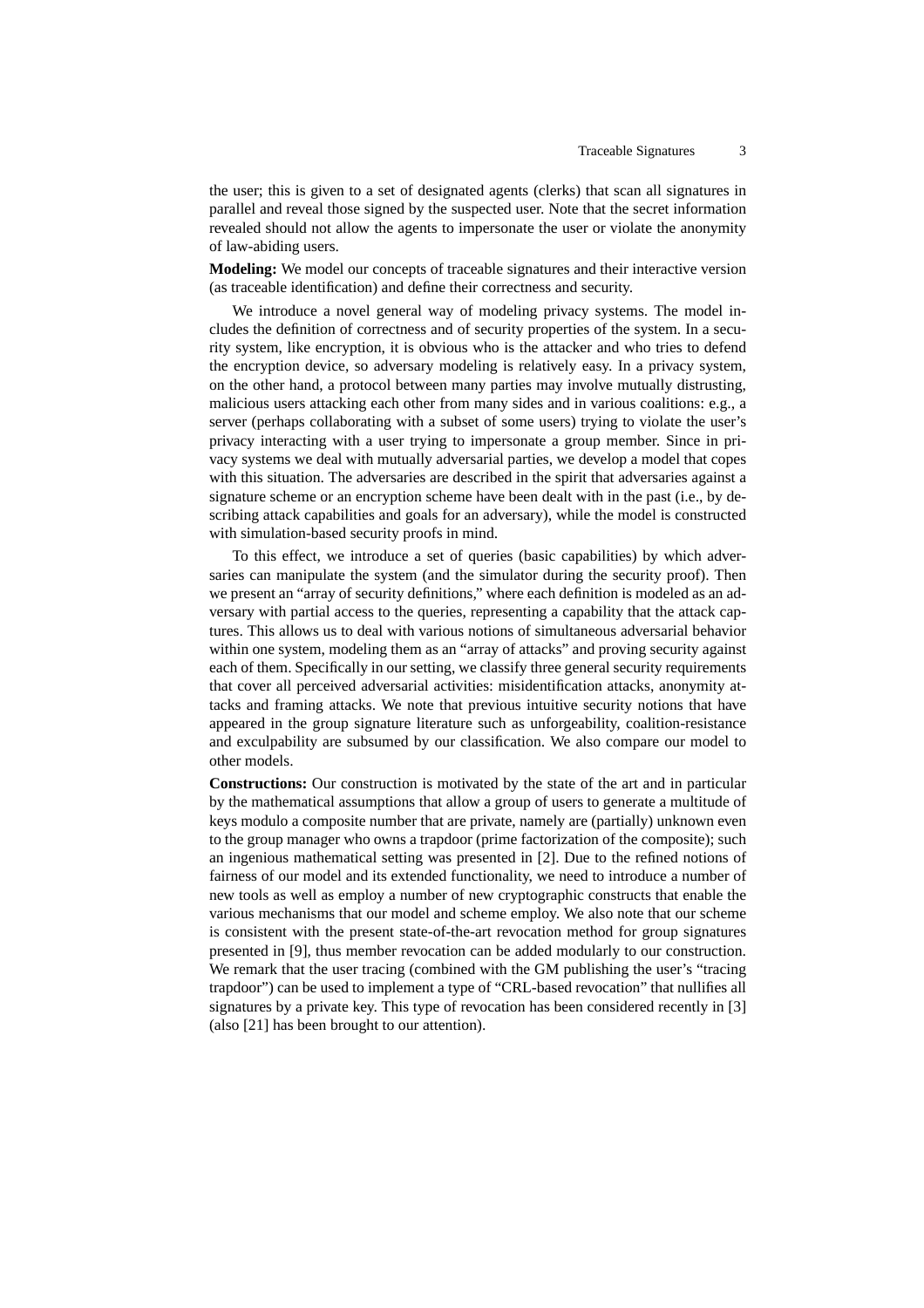In order to implement the scheme efficiently, we design a number of basic protocols and primitives that we use extensively throughout (as useful subroutines). A pleasing feature of these novel notions and protocols is that they work directly over a group of unknown order. We show useful properties of such groups of quadratic residues that are required for the security proofs. We then introduce the notion of "discrete-log relation sets" which is a generic way of designing zero-knowledge proof systems that allows an entity to prove efficiently the knowledge of a number of witnesses for any such relation set that involves various discrete-logarithms and satisfies a condition that we call "triangularity." Discrete-log relation sets are employed extensively in our protocols but, in fact, they are a useful as an abstraction that can be used elsewhere and are therefore of independent interest. We then define a notion called "discrete-log representations of arbitrary powers," as well as a mechanism we call "drawing random powers" which is a two party protocol wherein one party gets a secret discrete logarithm whose value she does not control, while at the same time the other party gets the public key version, i.e., the exponentiated value.

Based on the above primitives we present traceable signatures and prove their correctness and security. We remark that our traceable signature scheme adds only a constant overhead to the complexity measures of the state of the art group signature scheme of [2].

**Applications:** One generic application of traceable signatures is transforming an anonymous system to one with "fair privacy" (by combing traceable signature with the original system). Membership revocation of the CRL-type is also an immediate application.

Due to lack of space proofs and many details are omitted. We refer to [24] for an extended version.

**Notations:** The notation  $S(a, b)$  (called a sphere of radius b centered at a) where  $a, b \in \mathbb{Z}$  denotes the set {a − b + 1, ..., a + b − 1}. A function in w will be called negligible if it holds that it is smaller than any fraction of the form  $\frac{1}{w^c}$  for any c and sufficiently large w; we use the notation negl(w) for such functions. The concatenation of two strings a, b will be denoted by a||b. If a is a bitstring we denote by  $(a)_{l,\dots,j}$  the substring  $(a)_l || \dots ||(a)_j$  where  $(a)_i$  denotes the *i*-th bit of a. The cardinality of a set A, will be denoted by  $#A$ . If X and Y are parameterized probability distributions with the same support, we will write  $X \approx Y$  if the statistical distance between  $X, Y$  is a negligible function in the parameter. Furthermore, if  $f$  and  $g$  are functions over a variable, we will write  $f \approx g$  if their absolute distance is a negligible function in the same variable. Finally note that log denotes the logarithm base 2, PPT stands for "probabilistic polynomial-time," and  $=_{df}$  means "equal by definition."

# **2 Preliminaries**

Throughout the paper we work (unless noted otherwise) in the group of quadratic residues modulo *n*, denoted by  $QR(n)$ , with  $n = pq$  and  $p = 2p' + 1$  and  $q = 2q' + 1$ . All operations are to be interpreted as modulo  $n$  (unless noted otherwise). We will employ various related security parameters (as introduced in the sequel); with respect to  $QR(n)$  the relevant security parameter is the number of bits needed to represent the order of the group, denoted by  $\nu =_{df} \lfloor \log p'q' \rfloor + 1$ . Next we define the Cryptographic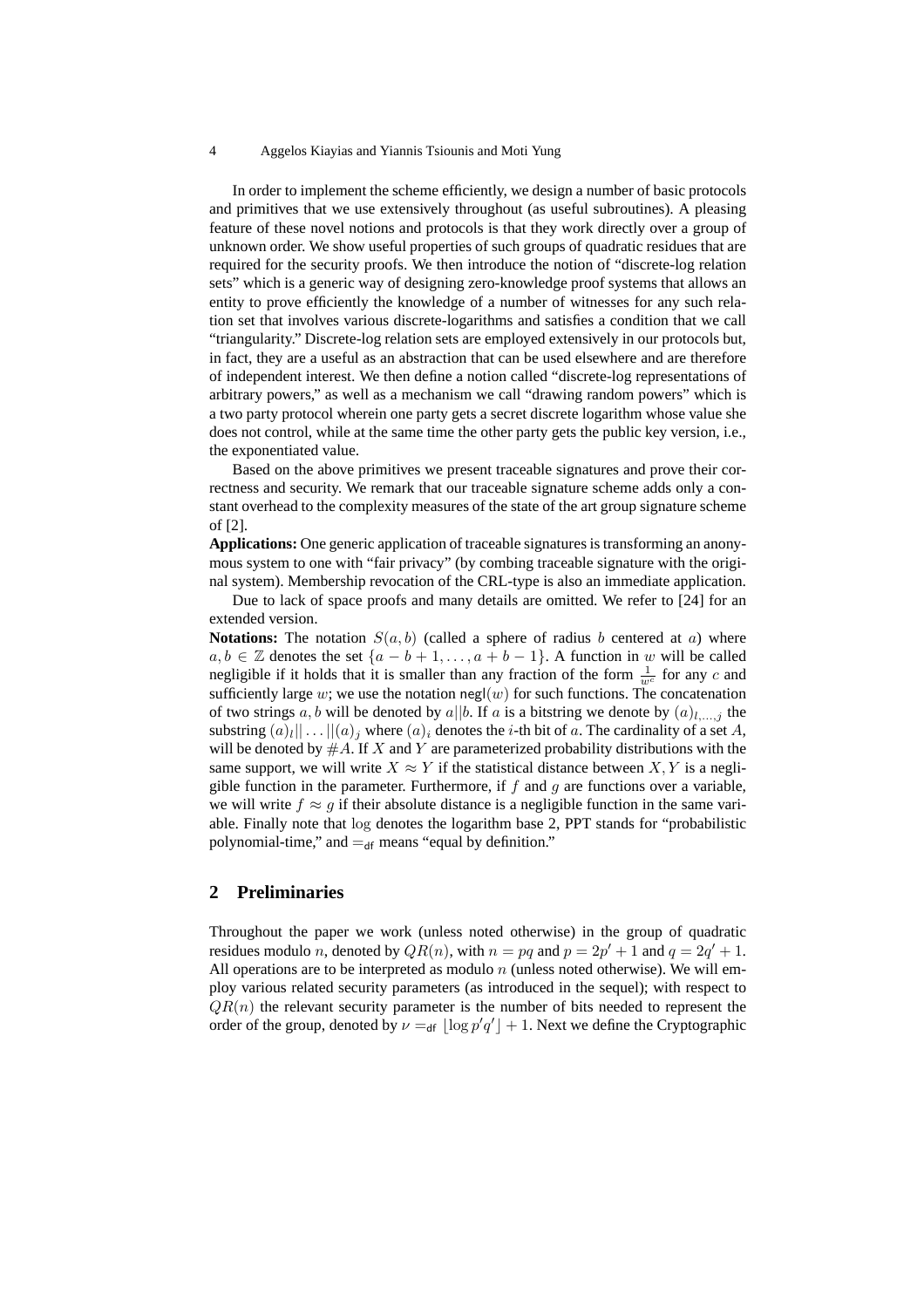Intractability Assumptions that will be relevant in proving the security properties of our constructions.

The first assumption is the so called Strong-RSA assumption. It is similar in nature to the assumption of the difficulty of finding  $e$ -th roots of arbitrary elements in  $\mathbb{Z}_n^*$  with the difference that the exponent  $e$  is not fixed (part of the instance).

**Definition 1. Strong-RSA***. Given a composite* n and  $z \in QR(n)$ *, it is infeasible to find*  $u \in \mathbb{Z}_n^*$  *and*  $e > 1$  *such that*  $u^e = z \pmod{n}$ *, in time polynomial in*  $\nu$ *.* 

The second assumption that we will employ is the Decisional Diffie-Hellman Assumption over the quadratic residues modulo  $n$ ; in stating this assumption we also take into account the fact that the exponents may belong to pre-specified integer spheres  $\mathcal{B} \subseteq \{1,\ldots,p'q'\}.$ 

**Definition 2. Decisional Diffie-Hellman** *(over*  $\mathcal{B}_1$ ,  $\mathcal{B}_2$ ,  $\mathcal{B}_3$ ) *Given a generator* g of a *cyclic group* QR(n) *where* n *is as above, a DDH distinguisher* A *is a polynomial in* ν time PPT that distinguishes the family of triples of the form  $\langle g^x, g^y, g^z \rangle$  from the family *of triples of the form*  $\langle g^x, g^y, g^{xy} \rangle$ , where  $x \in_R \mathcal{B}_1$ ,  $y \in_R \mathcal{B}_2$ , and  $z \in_R \mathcal{B}_3$ .

*The maximum distance of these two distributions of triples as quantified over all possible* PPT *distinguishers will be denoted by*  $Adv_{\mathcal{B}_1,\mathcal{B}_2,\mathcal{B}_3}^{DTH}(\nu)$ ; if  $\mathcal{B}_1 = \mathcal{B}_2 = \mathcal{B}_3 =$  $\{1,\ldots,p'q'\}$  we will write simply  $\mathsf{Adv}^{DDH}(\nu)$  instead. The DDH assumption suggests *that this advantage is a negligible function in* ν*.*

We remark that when the size of the spheres  $B_1, B_2, B_3$  are sufficiently close to the order of  $QR(n)$  it will hold that  $Adv_{B_1,B_2,B_3}^{DDH}(\nu) \approx Adv^{DDH}(\nu)$ . Nevertheless we discover that the spheres can be selected to be much smaller than that without any degradation in security (see the remark at the end of section 3).

Finally, we will employ the discrete-logarithm assumption over the quadratic residues modulo *n* and a pre-specified sphere  $B$ , when the factorization of *n* is known:

**Definition 3. Discrete-Logarithm***. Given two values* a, b *that belong to the set of quadratic residues modulo n with known factorization, so that*  $\exists x \in \mathcal{B} : a^x = b$ , *find in time polynomial in* ν *the integer* x *so that* a <sup>x</sup> = b*. Again* B *is an integer sphere into the set*  $\{1, \ldots, p'q'\}.$ 

**Conventions.** our proofs of knowledge will only be proven to work properly in the honest-verifier setting. On the one hand, the honest-verifier setting is sufficient for producing signatures. On the other hand, even in the general interactive setting the honestverifier scenario can be enforced by assuming the existence, e.g., of a beacon, or some other mechanism that can produce trusted randomness; alternatively the participants may execute a distributed coin flipping algorithm (which are by now standard tools for converting random coin honest verifier scenario to a general proof). Such protocols where the randomness that is used to select the challenge is trusted will be called "canonical."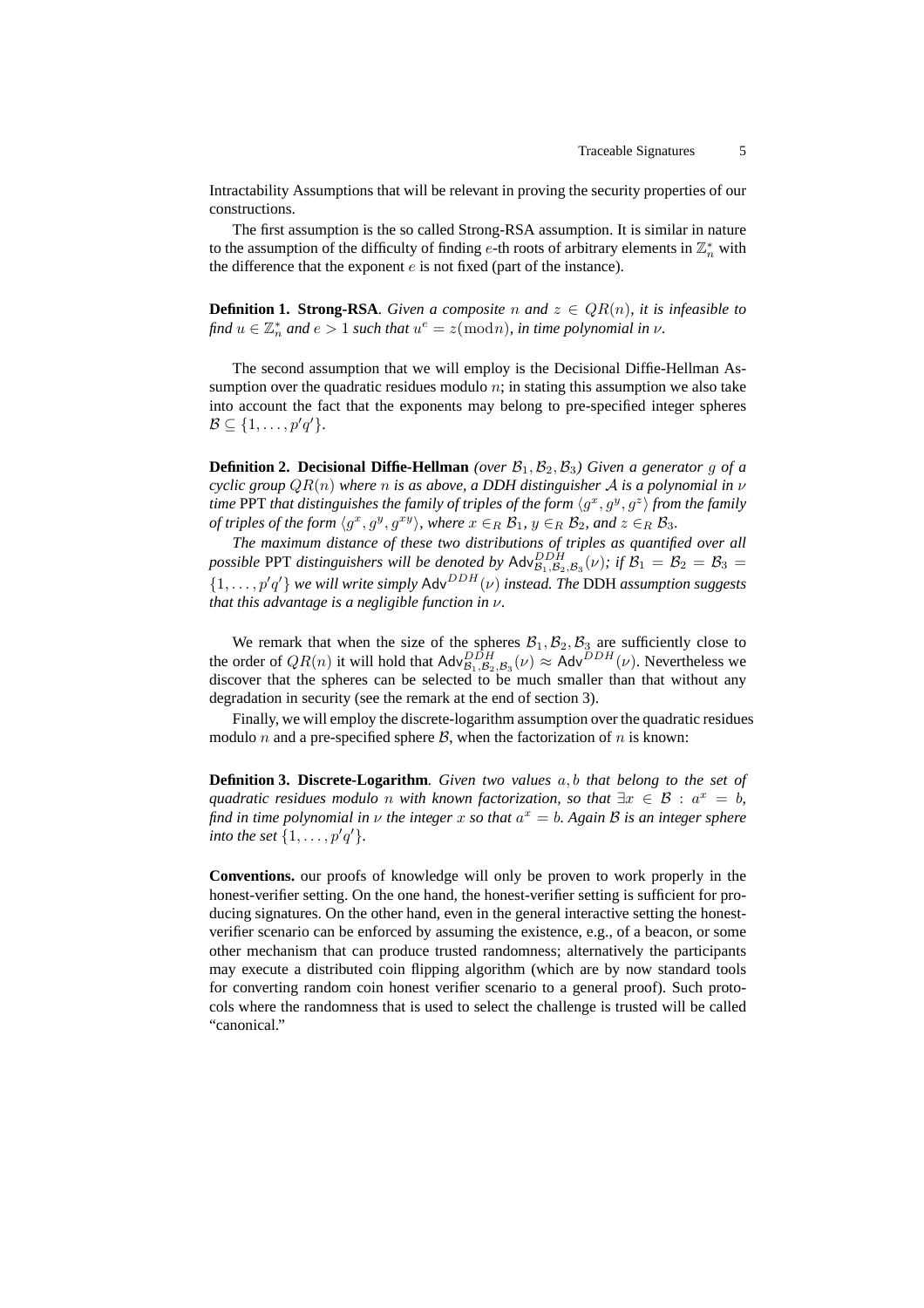### **3 Sphere Truncations of Quadratic Residues**

Let *n* be a composite so that  $n = pq$  and  $p = 2p' + 1$  and  $q = 2q' + 1$  with  $p, q, p', q'$  all prime. Let  $a$  be a generator of the cyclic group of quadratic residues modulo  $n$ . Recall that the order of  $QR(n)$  is  $p'q'$ . Let  $S(2^{\ell}, 2^{\mu}) = \{2^{\ell} - 2^{\mu} + 1, \ldots, 2^{\ell} + 2^{\mu} - 1\}$  be a sphere for two parameters  $\ell, \mu \in \mathbb{N}$ . Observe that  $\#S(2^{\ell}, 2^{\mu}) = 2^{\mu+1} - 1$ .

In this section we will prove a basic result that will be helpful later in the analysis of our scheme. In particular we will show that, assuming factoring is hard and the fact the sphere  $S(2^{\ell}, 2^{\mu})$  is sufficiently large (but still not very large) the random variable  $a^x$  with  $x \in_R S(2^{\ell}, 2^{\mu})$  is indistinguishable from the uniform distribution over  $QR(n)$ ; note that the result becomes trivial if the size of the sphere is very close to the order of  $QR(n)$ ; we will be interested in cases where the size of the sphere is exponentially smaller (but still sufficiently large). Intuitively, this means that a truncation of the  $QR(n)$  as defined by the sphere  $S(2^{\ell}, 2^{\mu})$  is indistinguishable to any probabilistic polynomial-time observer.

Consider the function  $f_{g,n}(x) = g^x \pmod{n}$  defined for all  $x < n$ . The inverse of this function  $f_{g,n}^{-1}$  is defined for any element in  $QR(n)$  so that  $f_{a,n}^{-1}(y) = x$  where  $x \leq p'q'$  and it holds that  $a^x = y \pmod{n}$ . Observe that x can be written as a vbitstring. Note that if y is uniformly distributed over  $\mathbb{Z}_n^*$  it holds that every bit  $(x)_i$  of x with  $i = 1, \ldots, \nu$  follows a probability distribution  $\mathcal{D}_i^{\nu}$  with support the set  $\{0, 1\}$ . Note that for the  $\mathcal{O}(\log \nu)$  most significant bits *i* it holds that the distribution  $\mathcal{D}_i^{\nu}$  is biased towards 0, whereas for the remaining bits the distribution  $\mathcal{D}_i^{\nu}$  is uniform; this bias is due to the distance between  $2^{\nu}$  and  $p'q'$ . Below we define the simultaneous hardness of the bits of the discrete-logarithm function, (cf. [22]):

**Definition 4.** *The bits*  $[l, \ldots, j]$ ,  $l > j$ , of  $f_{g,n}^{-1}$  are simultaneously hard *if the following two distributions are* PPT*-indistinguishable:*

- *− the*  $\mathcal{SD}_i^j$  *distribution:*  $\langle (f_{g,n}^{-1}(y))_{i,...,j}, y \rangle$  *where*  $y \in_R QR(n)$ *.*
- *− the*  $\mathcal{SR}_i^j$  *distribution:* $\langle r_l || \dots || r_j, y \rangle$  *where*  $y \in_R QR(n)$  *and*  $r_i \leftarrow \mathcal{D}_i^{\nu}$  *for*  $i =$ l, . . . , j*.*

Håstad et al. [22] studied the simultaneous hardness of of the discrete-logarithm over composite groups and one of their results imply the following theorem:

**Theorem 1.** The bits  $[\nu, \ldots, j]$  of  $f_{g,n}^{-1}$  are simultaneously hard under the assumption *that factoring n is hard, provided that*  $j = \lceil \frac{\nu}{2} \rceil - \mathcal{O}(\log \nu)$ *.* 

Now let us return to the study of the subset of  $QR(n)$  defined by the sphere  $S(2^{\ell}, 2^{\mu})$ . Consider the uniform probability distribution  $U$  over  $QR(n)$  and the probability distribution  $\mathcal{D}_{a}^{S(2^{\ell},2^{\mu})}$  with support  $QR(n)$  that assigns the probability  $1/(2^{\mu+1}-1)$  to all elements  $a^x$  with  $x \in S(2^{\ell}, 2^{\mu})$  and probability 0 to all remaining elements of the support. The main result of this section is the following theorem:

**Theorem 2.** The probability distributions  $\mathcal{D}_{a}^{S(2^{\ell}, 2^{\mu})}$  and U with support  $QR(n)$  are PPT*-indistinguishable under the assumption that factoring* n *is hard, provided that*  $\#S(2^{\ell}, 2^{\mu}) = 2^{\lceil \frac{\nu}{2} \rceil - \mathcal{O}(\log \nu)}.$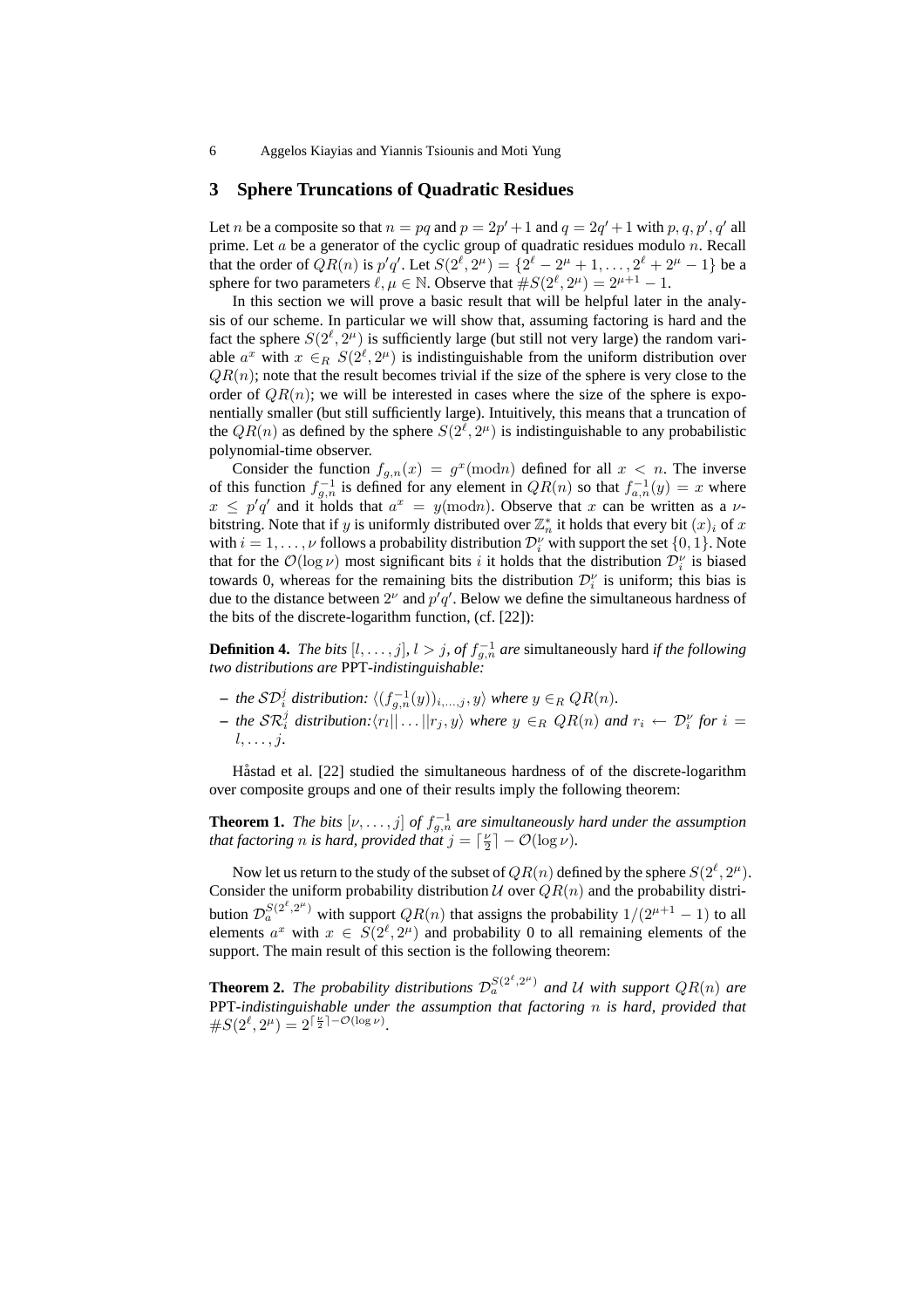**Remark.** The results of this section suggest that we may truncate the range of a random variable  $a^x$ ,  $x \in_R \{1, ..., p'q'\}$ , into a subset of  $QR(n)$  that is of size ap $p$  dom variable  $a^-, x \in_R \{1, \ldots, p \mid q\}$ , into a subset of  $QR(n)$  that is of size approximately  $\sqrt{p'q'}$ ; this truncation will not affect the behavior of any polynomialtime bounded observer. In particular, for the case of the Decisional Diffie Hellman assumption in  $QR(n)$  over the spheres  $B_1, B_2, B_3$ , we may use spheres of size apassumption in  $Qn(n)$  over the spheres  $D_1, D_2, D_3$ , we may use spheres of size approximately  $\sqrt{p'q'}$ ; under the assumption that factoring is hard, we will still maintain that  $\text{Adv}_{\mathcal{B}_1,\mathcal{B}_2,\mathcal{B}_3}^{DBH}(\nu) \approx \text{Adv}^{DDH}(\nu)$ . In some few cases we may need to employ the DDH over spheres that are smaller in size than  $\sqrt{p'q'}$  (in particular we will emthe DDH over spheres that are smaller in size than  $\sqrt{p'q'}$  (in particular we will em-<br>ploy the sphere  $B_2$  to be of size approximately  $\sqrt[4]{p'q'}$ ). While the DDH over such sphere selection does not appear to be easier it could be possible that this version of DDH is a stronger intractability assumption. Nevertheless we remark that if we assume that factoring remains hard even if  $\lceil \nu/4 \rceil$  of bits of the prime factors of n are known<sup>1</sup> then as stated in [22] approximately 3/4 of the bits of  $f_{g,n}^{-1}$  are simultaneously hard and thus, using the methodology developed in this section, we can still argue that hard and thus, using the methodology developed in this section, we can strict<br>Adv $B_{1, B_{2}, B_{3}}(\nu) \approx$  Adv $^{DDH}(\nu)$ , even if  $B_{2}$  is of size approximately  $\sqrt[4]{p'q'}$ .

### **4 Discrete-log Relation Sets**

Discrete-log relation sets are quite useful in planning complex proofs of knowledge for protocols operating over groups of unknown order in general. We note that special instances of such proofs have been investigated individually in the literature, see e.g. [12, 11](also, various discrete-log based protocols over known and unknown order subgroups have been utilized extensively in the literature, [16, 19, 17]). Our approach, that builds on this previous work, homogenizes previous instantiations in the context of signatures into a more generic framework. Below, let  $G$  be the unknown order group of quadratic residues modulo *n*, denoted also by  $QR(n)$ .

**Definition 5.** *A* discrete-log relation set R *with* z *relations over* r *variables and* m *objects is a set of relations defined over the objects*  $A_1, \ldots, A_m \in G$  *and the free variables*  $\alpha_1, \ldots, \alpha_r$  *with the following specifications: (1) The i-th relation in the set*  $R$  is specified by a tuple  $\langle a_1^i, \ldots, a_m^i \rangle$  so that each  $a_j^i$  is selected to be one of the *free variables*  $\{\alpha_1, \ldots, \alpha_r\}$  *or an element of*  $\mathbb Z$ *. The relation is to be interpreted as*  $\prod_{j=1}^m A_j^{a_j^i} = 1$ . (2) Every free variable  $\alpha_j$  is assumed to take values in a finite integer

*range*  $S(2^{\ell_j}, 2^{\mu_j})$  *where*  $\ell_j, \mu_j \geq 0$ *.* 

*We will write*  $R(\alpha_1, \ldots, \alpha_r)$  to denote the conjunction of all relations  $\prod_{j=1}^m A_j^{a_j^i} =$ 1 *that are included in* R*.*

Below we will design a 3-move honest verifier zero-knowledge proof (see e.g. [16]) that allows to a prover that knows witnesses  $x_1, \ldots, x_r$  such that  $R(x_1, \ldots, x_r) = 1$  to prove knowledge of these values. We will concentrate on a discrete-log relation sets that have a specific structure that is sufficient for our setting: a discrete-log relation set  $R$  is said to be *triangular*, if for each relation i involving the free variables  $\alpha_w, \alpha_{w_1}, \dots, \alpha_{w_b}$ it holds that the free-variables  $\alpha_{w_1}, \dots, \alpha_{w_b}$  are contained in relations  $1, \dots, i-1$ .

<sup>&</sup>lt;sup>1</sup> Efficient factorization techniques are known when at least  $\lceil \nu/3 \rceil$  bits of the prime factors of n are known, [22].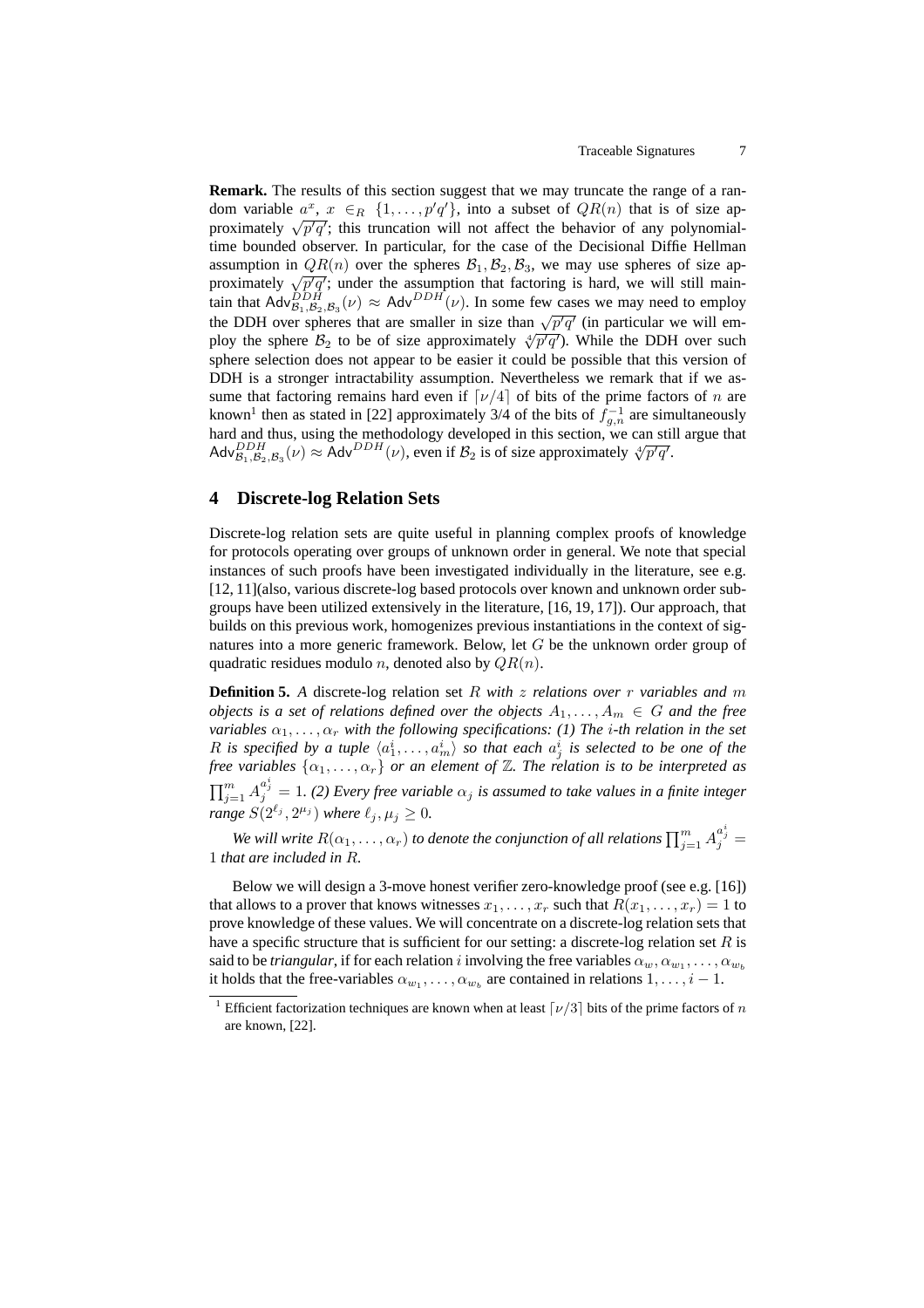**Proof of knowledge for a Discrete-Log Relation Set** R objects  $A_1, \ldots, A_m$ , r free-variables  $\alpha_1, \ldots, \alpha_r$ , parameters:  $\epsilon > 1, k \in \mathbb{N}$ , Each variable  $\alpha_j$  takes values in the range  $S(2^{\ell_j}, 2^{\mu_j})$ P proves knowledge of the witnesses  $x_j \in S(2^{\ell_j}, 2^{\epsilon(\mu_j + k) + 2})$  s.t.  $R(x_1, \ldots, x_r) = 1$  $\mathcal P$  is a vector of  $\mathcal P$ for  $w \in \{1, \ldots, r\}$  select  $t_w \in_R \pm \{0, 1\}^{\epsilon(\mu_w + k)}$ for  $i \in \{1, \ldots, z\}$  set  $B_i = \prod$ j:∃w,a $_i^i = \alpha_w A_j^{t_w}$  $B_1,...,B_z$   $c \in_R \{0,1\}^k$  $\stackrel{c}{\longleftarrow}$ for  $w \in \{1, ..., r\}$  set  $s_w = t_w - c \cdot (x_w - 2^{\ell_w})$  $s_1,...,s_r$   $\longrightarrow$   $Verify:$ for  $w \in \{1, \ldots, r\}$  $s_w \in \mathbb{R}^2 \pm \{0,1\}^{\epsilon(\mu_w + k) + 1}$ for  $i \in \{1, \ldots, z\}$  $\overline{a}$  $j:\exists w, a_j^i=\alpha_w\,\stackrel{A^s w}{\rightarrow} \stackrel{?}{=}B_i(\prod)$  $_{j:a_j^i\in\mathbb{Z}}A_j^{a_j^i}$  $\overline{a}$ j:∃w,a $_i^i = \alpha_w A_j^{2^{\ell_w}}$ )<sup>c</sup>

**Fig. 1.** *Proof of Knowledge for a Discrete-Log relation set* R*.*

**Theorem 3.** *For any triangular discrete-log relation set* R *the 3-move protocol of figure 1 is a honest verifier zero-knowledge proof that can be used by a party (prover) knowing a witness for* R *to prove knowledge of the witness to a second party (verifier).*

*We remark that the proof assumes that the prover is incapable of solving the Strong-*RSA problem; under this assumption the cheating probability of the prover is  $1/2^k$ . *Regarding the length of the proof we note that the proof requires the first communication flow from the prover to the verifier to be of size*  $z \, QR(n)$  *elements (where*  $z$  *is the number of relations in* R*) and the second communication flow from the prover to the number of relations in K) and the second communication-<br>verifier to be of total bit-length*  $\sum_{w=1}^{r} (\epsilon(\mu_w + k) + 1)$ .

Below, for a sphere  $S(2^{\ell}, 2^{\mu})$ , the notation  $S_{\epsilon}^{k}(2^{\ell}, 2^{\mu}) =_{df} S(2^{\ell}, 2^{\frac{\mu-2}{\epsilon}-k})$  will be called the innersphere of  $S(2^{\ell}, 2^{\mu})$  for parameters  $\epsilon, k$ .

### **5 Discrete Log Representations of Arbitrary Powers**

In this section we introduce and present some basic facts about "discrete log representations of arbitrary powers" inside the set of Quadratic Residues  $QR(n)$  where n. We will define three spheres  $\Lambda, \Gamma, \mathcal{M}$  inside the set  $\{0, \ldots, 2^{\nu} - 1\}$  so that the following conditions are satisfied:

[S1.]  $(\min \Gamma)^2 > \max \Gamma$ . [S2.] M has size approximately equal to  $2^{\lceil \nu/2 \rceil}$ . [S3.]  $\min \Gamma >$  $\max M \max A + \max A + \max M$ . This set of conditions is attainable as shown by the following possible selection: for simplicity, we assume that  $\nu$  is divisible by 4:  $\Lambda$  =  $S(2^{\frac{\nu}{4}-1}, 2^{\frac{\nu}{4}-1})$ , note that  $\#A = 2^{\frac{\nu}{4}} - 1$  and  $\max A = 2^{\frac{\nu}{4}} - 1$ .  $M = S(2^{\frac{\nu}{2}-1}, 2^{\frac{\nu}{2}-1})$ , note that  $\#M = 2^{\frac{\nu}{2}} - 1$  and  $\max M = 2^{\frac{\nu}{2}} - 1$ .  $\Gamma = S(2^{\frac{3\nu}{4}} + 2^{\frac{\nu}{4} - 1}, 2^{\frac{\nu}{4} - 1})$ , note that  $\# \Gamma = 2^{\frac{\nu}{4}} - 1$ ,  $\min \Gamma = 2^{\frac{3\nu}{4}} + 1 > \max A \max M + \max A + \max M = 2^{\frac{3\nu}{4}} - 1$ .

In the exposition below we use some fixed values  $a_0, a, b \in QR(n)$ .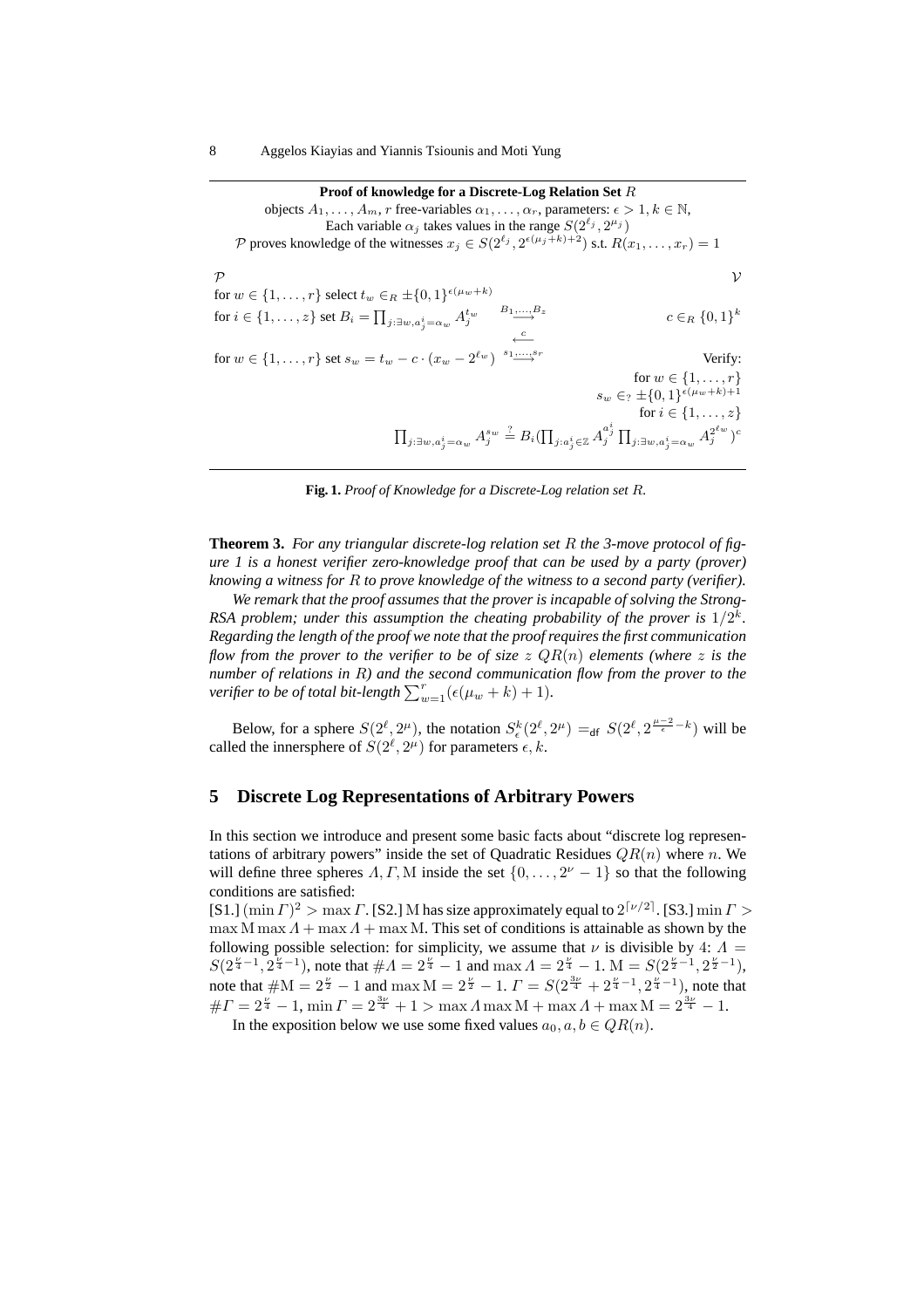**Definition 6.** A discrete-log representation of an arbitrary power is a tuple  $\langle A, e \rangle$ :  $\langle x, x' \rangle$  so that it holds  $A^e = a_0 a^x b^{x'}$  with  $x, x' \in A$  and  $e \in \Gamma$ .

In this work we will be interested in the following computational problem:

 $\Diamond$  *The One-more Representation Problem.* Given  $n, a_0, a, b$  and K discrete-log representations of arbitrary powers find "one-more" discrete-log representation of an arbitrary power inside  $QR(n)$ .

The theorem below establishes that solving the One-more representation problem cannot be substantially easier than solving the Strong-RSA problem. We remark that a variant of this problem and of the theorem below has been proposed and proved in a recent work of Camenisch and Lysyanskaya [10] (without the sphere constraints). Note that the sphere constraints that we employ will allow shorter membership certificates later on, thus contributing in the efficiency of the general design.

**Theorem 4.** *Fix*  $a_0, a, b \in QR(n)$  *and spheres*  $\Lambda, M, \Gamma$  *satisfying the above properties. Let* M *be a* PPT *algorithm that given* K *discrete-log representations of arbitrary powers inside* QR(n) *it outputs a different discrete-log representation of an arbitrary power inside* QR(n) *with non-negligible probability* α*. Then, the Strong-RSA problem can be solved with non-negligible probability at least*  $\alpha/2K$ *.* 

# **6 Non-adaptive Drawings of Random Powers**

Consider the following game between two players A and B: player A wishes to select a random power  $a^x$  so that  $x \in_R S(2^{\ell}, 2^{\mu})$  where  $a \in QR(n)$ . Player B wants to ensure that the value  $x$  is selected "non-adaptively" from its respective domain. The output specifications of the game is that player A returns x and that player B returns  $a^x$ . Player B is assumed to know the factorization of  $n$ . In this section we will carefully model and implement a protocol for achieving this two-player functionality. The reader is referred to [20] for a general discussion of modeling secure two-party computations.

In the ideal world the above game is played by two Interactive TM's (ITM's)  $A_0$ ,  $B_0$ and the help of a trusted third party ITM  $T$  following the specifications below. We note that we use a special symbol  $\perp$  to denote failure (or unwillingness to participate); if an ITM terminates with any other output other than  $\perp$  we say that it accepts; in the other case we say it rejects. From all the possible ways to implement  $A_0$ ,  $B_0$  one is considered to be the honest one; this will be marked as  $A_0^H$ ,  $B_0^H$  and is also specified below.

- 0. The modulus *n* is available to all parties and its factorization is known to  $B_0$ . The sphere  $S(2^{\ell}, 2^{\mu})$  is also public and fixed.
- 1.  $A_0$  sends a message in {go,  $\perp$ } to T.  $A_0^H$  transmits go.
- 2.  $B_0$  sends a message in {go,  $\perp$ } to T.  $B_0^H$  transmits go.
- 3. If T receives go from both parties, it selects  $x \in_R S(2^{\ell}, 2^{\mu})$  and returns x to  $A_0$ ; otherwise T transmits  $\perp$  to both parties.
- 4.  $A_0$  selects a value  $C \in \mathbb{Z}_n^*$  and transmits either C or  $\perp$  to T.  $A_0^H$  transmits  $C =$  $a^x \bmod n$ .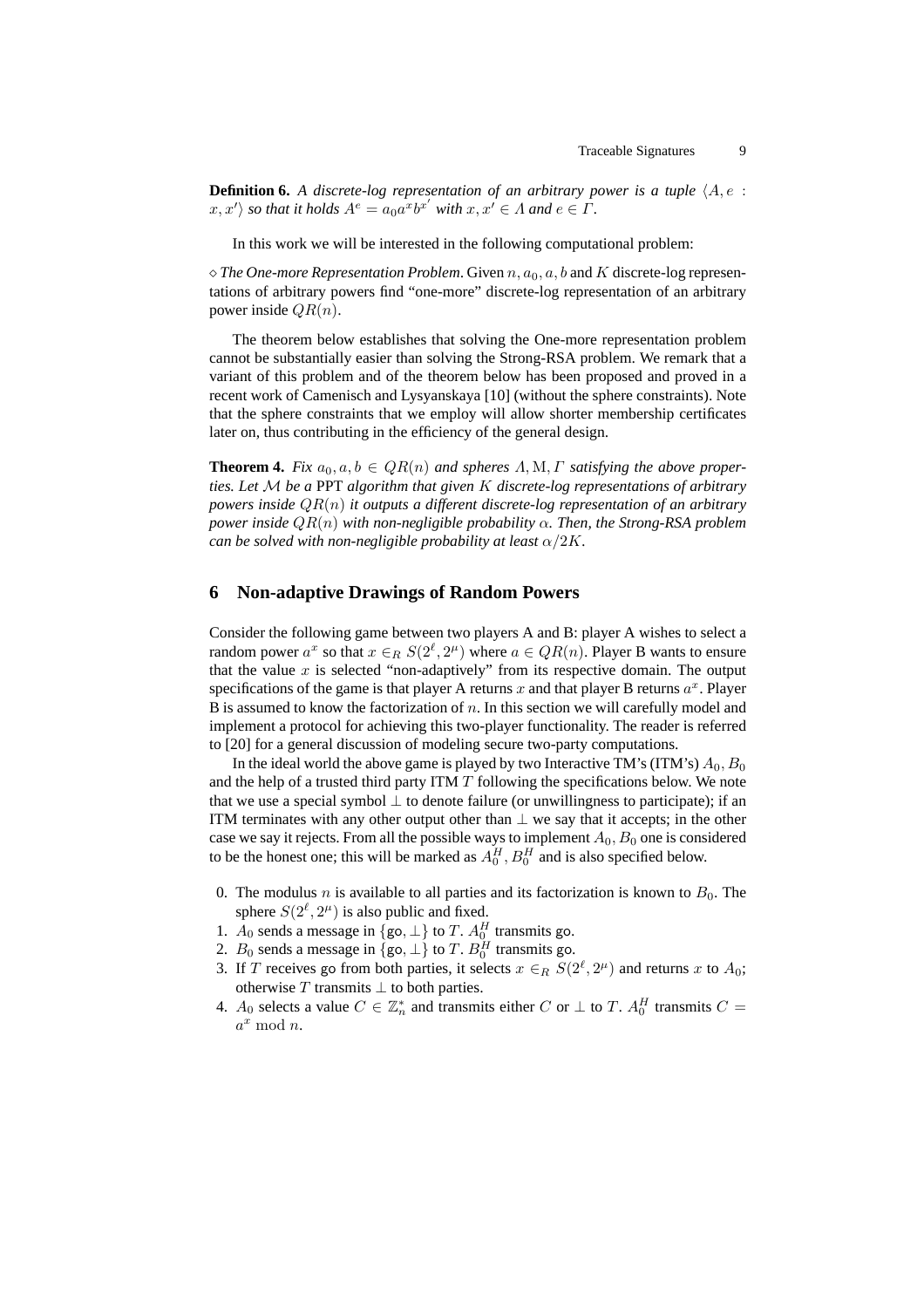5. T verifies that  $a^x \equiv C(\text{mod}n)$  and if this is the case it transmits C to both players. Otherwise, (or in the case  $A_0$  transmitted  $\perp$  in step 4), T transmits  $\perp$  to both players.  $B_0^H$  terminates by returning C or  $\perp$  in the case of receiving  $\perp$  from T. Similarly  $A_0^H$  terminates by returning x, or  $\perp$  in the case of receiving  $\perp$  from T.

Let  $\text{Im}_T =_{df} \langle A_0, B_0 \rangle$  be two ITM's that implement the above protocol with the help of the ITM T. We define by  $\text{OUT}_{A_0}^{\text{Im}_T}(\text{init}_A(\nu))$  and  $\text{OUT}_{B_0}^{\text{Im}_T}(\text{init}_B(\nu))$  be the output probability distributions of the two players. Note that  $\text{init}_A(\nu)$  contains the initialization string of player A which contains the modulus  $n$ , and the description of the sphere  $S(2^{\ell}, 2^{\mu})$ ; similarly init $_B(\nu)$  is defined as init $_A(\nu)$  with the addition of the factorization of n. Below we will use the notation IDEAL  $\lim_{T} (in_A, in_B)$  to denote the pair  $\langle \text{OUT}^{\text{Im}_{T}}_{A_0}(in_A), \text{OUT}^{\text{Im}_{T}}_{B_0}(in_B) \rangle$ . Finally, we denote by  $\text{Im}_{T}^{H}$  the pair  $\langle A_0^H, B_0^H \rangle$ .

The goal of a protocol for non-adaptive drawing of random powers is the simulation of the trusted third party by the two players. Let  $\mathsf{Im} = \langle A_1, B_1 \rangle$  be a two-player system of interactive TM's that implement the above game without interacting with the trusted third party T. As above we will denote by  $\text{OUT}_{A_1}^{\text{Im}}(in_A)$  the output probability distribution  $A_1$ , and likewise for  $\text{OUT}_{B_1}^{\text{Im}}(in_B)$ . Also we denote by REAL<sup>Im</sup> $(in_A, in_B)$ the concatenation of these two distributions.

**Definition 7.** *(Correctness)* An implementation  $\text{Im} = \langle A_1, B_1 \rangle$  *for non-adaptive drawings of random powers is* correct *if the following is true:*

$$
\mathsf{REAL}^{\mathsf{Im}}(in_A,in_B)\approx \mathsf{IDEAL}^{\mathsf{Im}^H_T}(in_A,in_B)
$$

*where*  $in_A \leftarrow \text{init}_A(\nu)$  *and*  $in_B \leftarrow \text{init}_B(\nu)$ *. Intuitively the above definition means that the implementation* Im *should achieve essentially the same output functionality for the two players as the ideal honest implementation.*

Defining security is naturally a bit trickier as the two players may misbehave arbitrarily when executing the prescribed protocol implementation  $\mathsf{Im} = \langle A_1, B_1 \rangle$ .

**Definition 8.** *(Security) An implementation*  $\text{Im} = \langle A_1, B_1 \rangle$  *for non-adaptive drawings of random powers is* secure *if the following is true:*

$$
\forall A_1^* \exists A_0^* \text{ REAL}^{\langle A_1^*, B_1 \rangle}(in_A, in_B) \approx \text{IDEAL}^{\langle A_0^*, B_0^H \rangle}(in_A, in_B)
$$
  

$$
\forall B_1^* \exists B_0^* \text{ REAL}^{\langle A_1, B_1^* \rangle}(in_A, in_B) \approx \text{IDEAL}^{\langle A_0^H, B_0^* \rangle}(in_A, in_B)
$$

*where*  $in_A \leftarrow \text{init}_A(\nu)$  *and*  $in_B \leftarrow \text{init}_B(\nu)$ *. Intuitively the above definition means that no matter what adversarial strategy is followed by either player it holds that it can be transformed to the ideal world setting without affecting the output distribution.*

Having defined the goals, we now take on the task of designing an implementation Im without a trusted third party; below we denote by  $\tilde{m} =_{df} \# S(2^{\ell}, 2^{\mu}) = 2^{\mu+1} - 1$ .

- 1. The two players read their inputs and initiate a protocol dialog.
- 2. Player A selects  $\tilde{x} \in_R \mathbb{Z}_{m}, \tilde{r} \in_R \{0, \ldots, n^2 1\}$  and transmits to player B the value  $C_1 = g^{\tilde{x}} h^{\tilde{r}}(\bmod n)$  and  $C_2 = y^{\tilde{r}}(\bmod n)$ .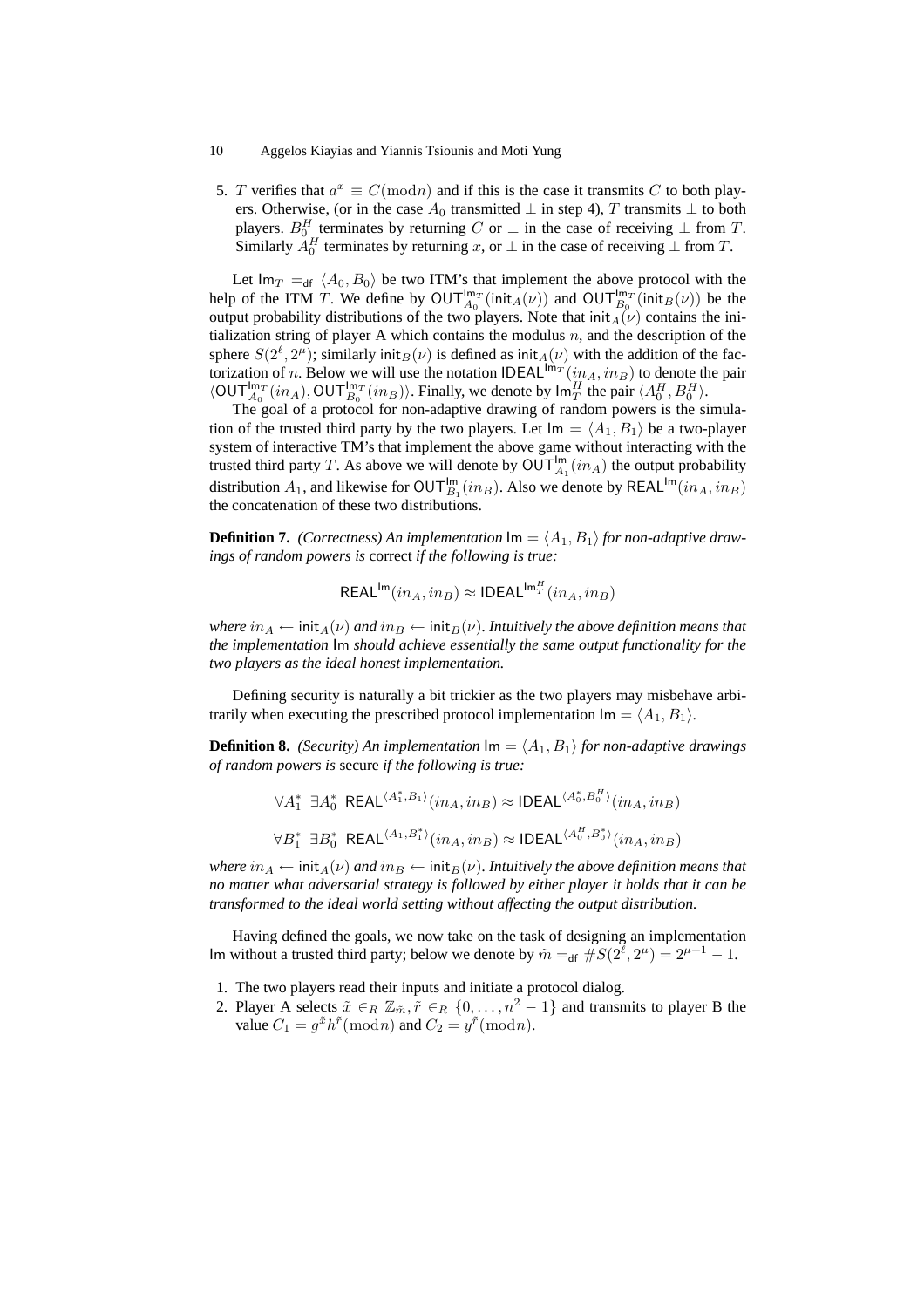- 3. Player A engages player B in a proof of knowledge for the discrete-log relation set  $\langle -1, 0, \tilde{x}, \tilde{r}, 0 \rangle$  and  $\langle 0, -1, 0, 0, \tilde{r} \rangle$  over the objects  $C_1, C_2, g, h, y$ . Observe that the relation set is triangular.
- 4. Player B selects  $\tilde{y} \in_R \mathbb{Z}_{m}$  and transmits  $\tilde{y}$  to A.
- 5. Player A computes  $x' = \tilde{x} + \tilde{y}(\text{mod}\tilde{m})$  and transmits to player B the value  $C_3$  =  $a^{x'}$ .
- 6. Player A engages player B in a proof of knowledge for the discrete-log relation set  $\langle -1, 0, \alpha, \beta, \gamma, 0, 0 \rangle$ ,  $\langle 0, -1, 0, 0, 0, 0, 0, \gamma \rangle$ ,  $\langle 0, 0, -1, 0, 0, 0, \alpha, 0 \rangle$  over the objects  $C_1 g^{\tilde{y}}$ ,  $C_2$ ,  $C_3$ ,  $g$ ,  $g^{\tilde{m}}$ ,  $h$ ,  $a$ ,  $y$  (observe again, that the relation set is triangular).
- 7. Player A engages with player B to a tight interval proof for  $C_3$  ensuring that  $\log_a C_3 \in \mathbb{Z}_{\tilde{m}}$  (treating  $\mathbb{Z}_{\tilde{m}}$  as an integer range); this is done as described in [6].
- 8. Player A outputs  $x := x' + 2^{\ell} 2^{\mu} + 1$  and Player B outputs  $C := C_3 a^{2^{\ell} 2^{\mu} + 1}$ .

**Theorem 5.** *The above protocol implementation for non-adaptive drawing of random powers is correct and secure (as in definitions 7 and 8) under the Strong-RSA and DDH assumptions.*

# **7 Traceable Signatures and Identification**

In this section we describe the traceable signature syntax and model, focusing first on the interactive version, called a traceable identification scheme. Traceable identification employs seven sub-protocols Setup, Join, Identify, Open, Reveal,Trace, Claim that are executed by the active participants of the system, which are identified by the Group Manager (GM), a set of users and other non-trusted third parties called tracers.

Setup (executed by the GM). For a given security parameter  $\nu$ , the GM produces a publicly-known string  $pk_{GM}$  and some private string sk<sub>GM</sub> to be used for user key generation.

Join (a protocol between a new user and the GM). In the course of the protocol the GM employs the secret-key string  $\text{sk}_{GM}$ . The outcome of the protocol results in a membership certificate cert<sub>i</sub> that becomes known to the new user. The entire Join protocol transcript is stored by the GM in a database that will be denoted by Jtrans. This is a private database and each Join transcript contains also all the coin tosses that were used by the GM during the execution.

Identify (traceable identification) It is a proof system between a prover and a verifier with the user playing the role of the prover and the verifier played by any non-trusted third party. The Identify protocol is a proof of knowledge of a membership certificate  $cert_i$ . In our setting, we will restrict the protocol to operate in 3 rounds, with the verifier selecting honestly a random challenge of appropriate length in the second round.

Open (invoked by the Trustee) A PPT TM which, given an Identify protocol transcript, the secret-key sk $_{\mathcal{G}\mathcal{M}}$  and access to the database Jtrans it outputs the identity of the signer.

Reveal (invoked by the GM) A PPT TM which, given the Join transcript for a user  $i$ , it outputs the "tracing trapdoor" for the user  $i$  denoted by trace<sub>i</sub>.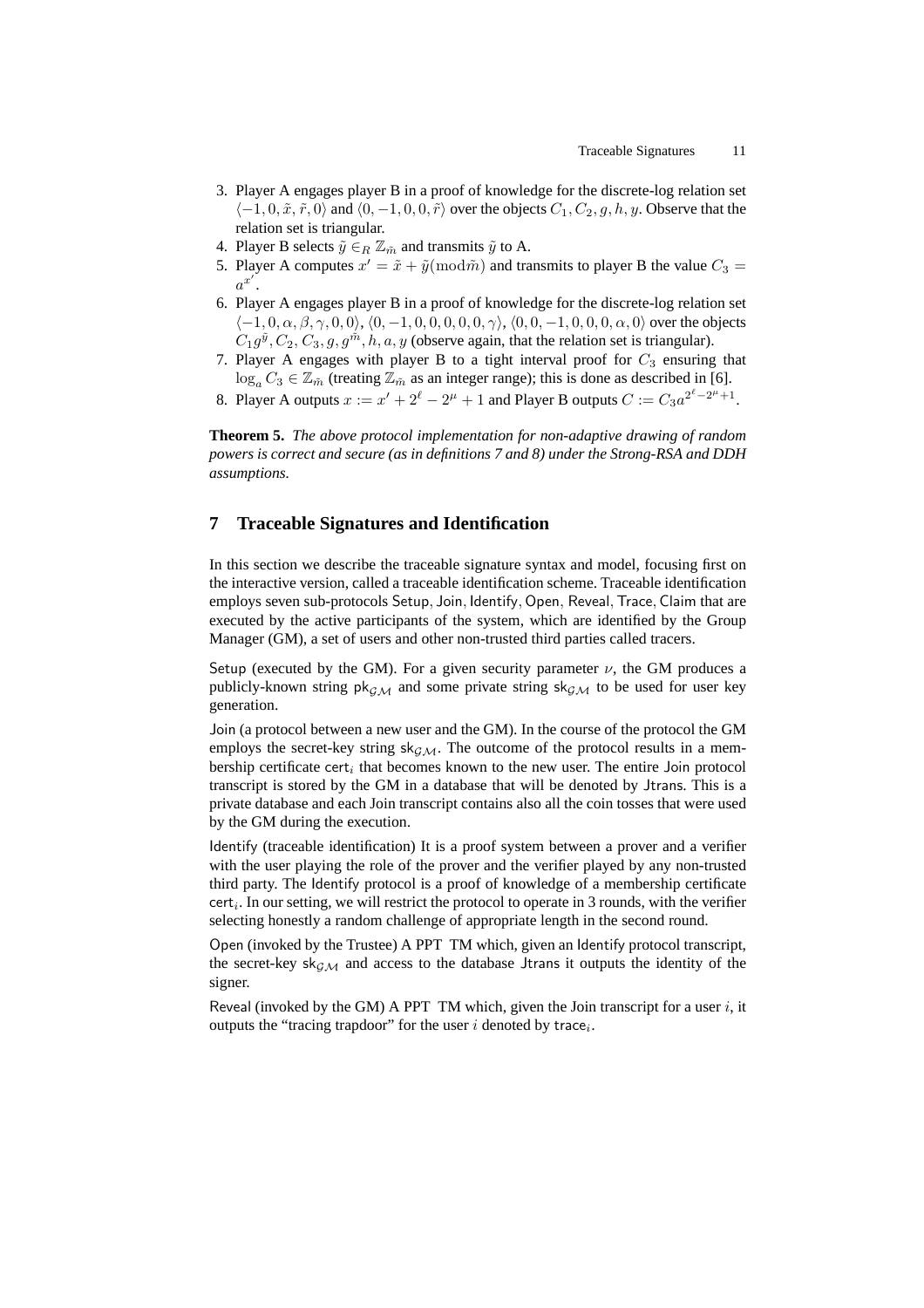Trace (invoked by designated parties, called tracers). A PPT TM which, given an Identify protocol transcript  $\pi$  and the tracing trapdoor of a certain user trace<sub>i</sub>, checks if  $\pi$  was produced by user i.

Claim. It is a proof system between a prover and a verifier where the role of the prover is played by the user and the role of the verifier is played by any claim recipient. In our setting, the Claim protocol is a proof of knowledge that binds to a given Identify protocol transcript and employs the membership certificate cert, of the user. As in the case of Identify protocol we restrict Claim to be a 3-round protocol so that in round 2 the verifier selects honestly a random challenge of appropriate length.

**Definition 9. (Correctness for traceable identification)** *A traceable identification scheme with security parameter* ν *is* **correct** *if the following four conditions are satisfied (with overwhelming probability in*  $\nu$ *). Let* Identify<sub>U</sub>( $\mathsf{pk}_{GM}$ ) *be the distribution of* Identify *protocol transcripts generated by user*  $U$  *and*  $Claim_{U}(\pi)$  *the distribution of* Claim *protocol transcripts generated by user* U *for an* Identify *protocol transcript* π*.*

*(1)* **Identify-Correctness:** *The* Identify *protocol is a proof of knowledge of a membership certificate for the public-key*  $pk_{11}$  *that satisfies completeness.* 

- *(2)* **Open-Correctness:** Open(skg<sub>M</sub>, Jtrans, Identify<sub>U</sub>) = U.
- *(3)* **Trace-Correctness:** Trace(Reveal(U, Jtrans), Identify<sub>11</sub>) = true *and for any*  $\mathcal{U}'\neq\mathcal{U}$ , Trace(Reveal  $(\mathcal{U},\mathsf{Jtrans})$ , Identify $_{\mathcal{U}'})=$  false.
- *(4)* **Claim-Correctness:** *The* Claim *protocol over the* Identify *transcript* π*, is a proof of knowledge of the membership certificate embedded into* π *that satisfies completeness.*

Given an traceable identification scheme as described above, we will derive a traceable signature by employing the Fiat-Shamir transformation [18].

### **7.1 Security Model for Traceable Schemes**

In this section we formalize the security model for traceable schemes. To claim security we will define the notion of an interface  $\mathcal I$  for a traceable scheme which is a PTM that simulates the operation of the system. The purpose behind the definition of  $\mathcal I$  is to capture all possible adversarial activities against a traceable scheme in an intuitive way. As in the previous section, we will focus first on traceable identification. We model the security of a traceable identification scheme as an interaction between the adversary  $A$  and an entity called the *interface*. The interface maintains a (private) state denoted by state $\tau$ (or simply state) and communicates with the adversary over a handful of pre-specified *query actions* that allow the adversary to learn information about state $\tau$ ; these queries are specified below. The initial state of the interface is set to state  $I = \langle \text{sk}_{GM}, \text{pk}_{GM} \rangle$ . The interface also employs an "internal user counter" denoted by n which is initialized to 0. Moreover three sets are initialized  $U^p, U^a, U^b, U^r$  to  $\emptyset$ . Note that state $\tau$  is also assumed to contain  $U^p, U^a, U^b, U^r$  and n. Finally the interface employs two other strings denoted and initialized as follows: Jtrans =  $\epsilon$  and Itrans =  $\epsilon$ . The various query action specifications are listed below: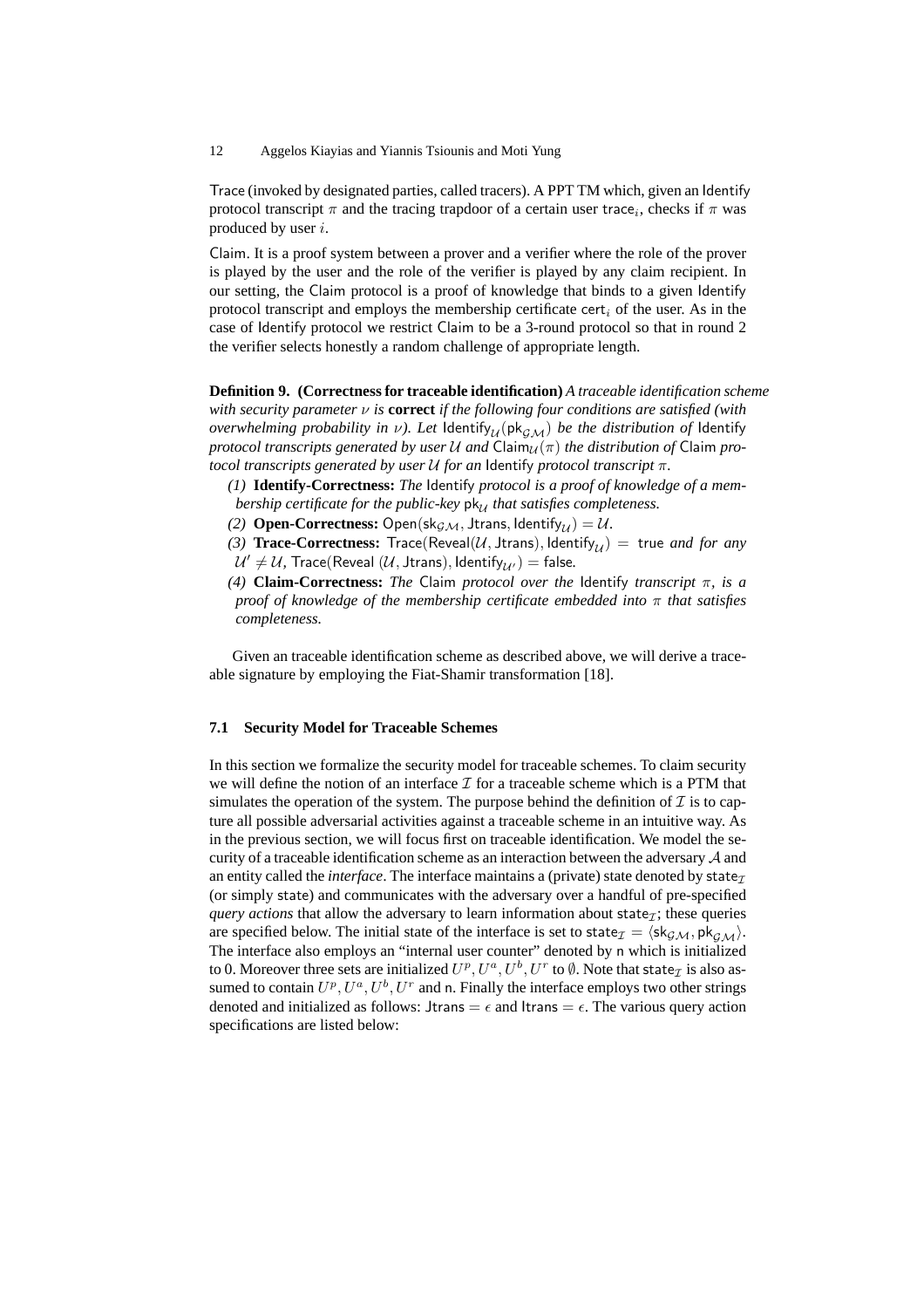- $\langle \mathcal{Q}_{\text{pub}} \rangle$ . The interface returns the string  $\langle n, \text{pk}_{\mathcal{GM}} \rangle$ . This allows to an adversary to learn the public-information of the system, i.e., the number of users and the publickey information.
- $\langle \mathcal{Q}_{\text{key}} \rangle$ . The interface returns sk<sub>GM</sub>; this query action allows to the adversary to corrupt the group-manager.
- **–** hQp−joini. The interface simulates the Join protocol in *private*, increases the user count n by 1, and sets state  $:=$  state $_{\mathcal{I}} || \langle$ n, transcript $_{\mathsf{n}},$  cert $_{\mathsf{n}} \rangle$ . It also adds n into  $U^p$  and sets Jtrans := Jtrans|| $\langle n,$ transcript<sub>n</sub> $\rangle$ .

This query action allows to the adversary to introduce a new user to the system (that is not adversarially controlled).

**–**  $\langle \mathcal{Q}_{a-poin} \rangle$ . The interface initiates an active Join dialog with the adversary; the interface increases the user count n by 1, and assumes the role of the GM where the adversary assumes the role of the prospective user. If the dialog terminates successfully, the interface sets state $_\mathcal{I}:=$  state $_\mathcal{I}$ || $\langle$ n, transcript $_{\sf n},\bot\rangle.$  It finally adds n into the set  $U^a$  and Jtrans := Jtrans $||\langle n, \text{transcript}_n \rangle$ .

This query action allows to the adversary to introduce an adversarially controlled user to the system. The adversary has the chance to interact with the GM through the Join dialog.

- $\langle \mathcal{Q}_{b{-}ioin} \rangle$ . The interface initiates an active Join dialog with the adversary; the interface increases the user count n by 1 and assumes the role of the prospective user and the adversary assumes the role of the GM. If the dialog terminates successfully the interface sets state $\tau := \textsf{state}_{\mathcal{I}} || \langle \mathsf{n}, \bot, \textsf{cert}_{\mathsf{n}} \rangle$ . It also adds n into  $U^b$ .
- This query allows the adversary to introduce users to the system acting as a GM.
- $-\langle Q_{id}, i \rangle$ . The interface parses state<sub> $\tau$ </sub> and to recover an entry of the form  $\langle i, \cdot, \text{cert}_i \rangle$ ; then it produces an Identify protocol transcript using the certificate cert<sub>i</sub> and selecting the verifier challenge at random; if no such entry is discovered or if  $i \in U^a$ the interface returns  $\perp$ . Finally, if  $\pi$  is the protocol transcript the interface sets Itrans = Itrans $||\langle i, \pi \rangle$ .
- $\sim \langle \mathcal{Q}_{\text{reveal}} , i \rangle$ . The interface returns the output of Reveal(*i*, Jtrans) and places  $i \in U^r$ . Sometimes we will write  $Q_{\text{reveal}}^{-A}$  to restrict the interface from revealing users in A. Note that this query returns  $\perp$  in case user i does not exist or  $i \in U^b$ .

Given the above definition of an interface we proceed to characterize the various security properties that a traceable scheme should satisfy. We will use the notation  $\mathcal{I}[a, Q_1, \ldots, Q_r]$  to denote the operation of the interface with (initial) state a that responds to the query actions  $Q_1, \ldots, Q_r$  (a subset of the query actions defined above). In general we assume that the interface serves one query at a time: this applies to the queries  $\mathcal{Q}_{a-ioin}$  and  $\mathcal{Q}_{b-ioin}$  that require interaction with the adversary (i.e., the interface does not allow the adversary to cascade such queries). For a traceable identification scheme we will denote by  $\mathcal{W}$  the verifier algorithm for the canonical Identify 3-move protocol as well as by cV the verifier algorithm of the canonical Claim 3-move protocol.

Our definition of security, stated below, is based on the definitions of the three named security properties in the coming subsections.

**Definition 10.** *A traceable scheme is said to be* **secure** *provided that it satisfies security against misidentification, anonymity and framing attacks.*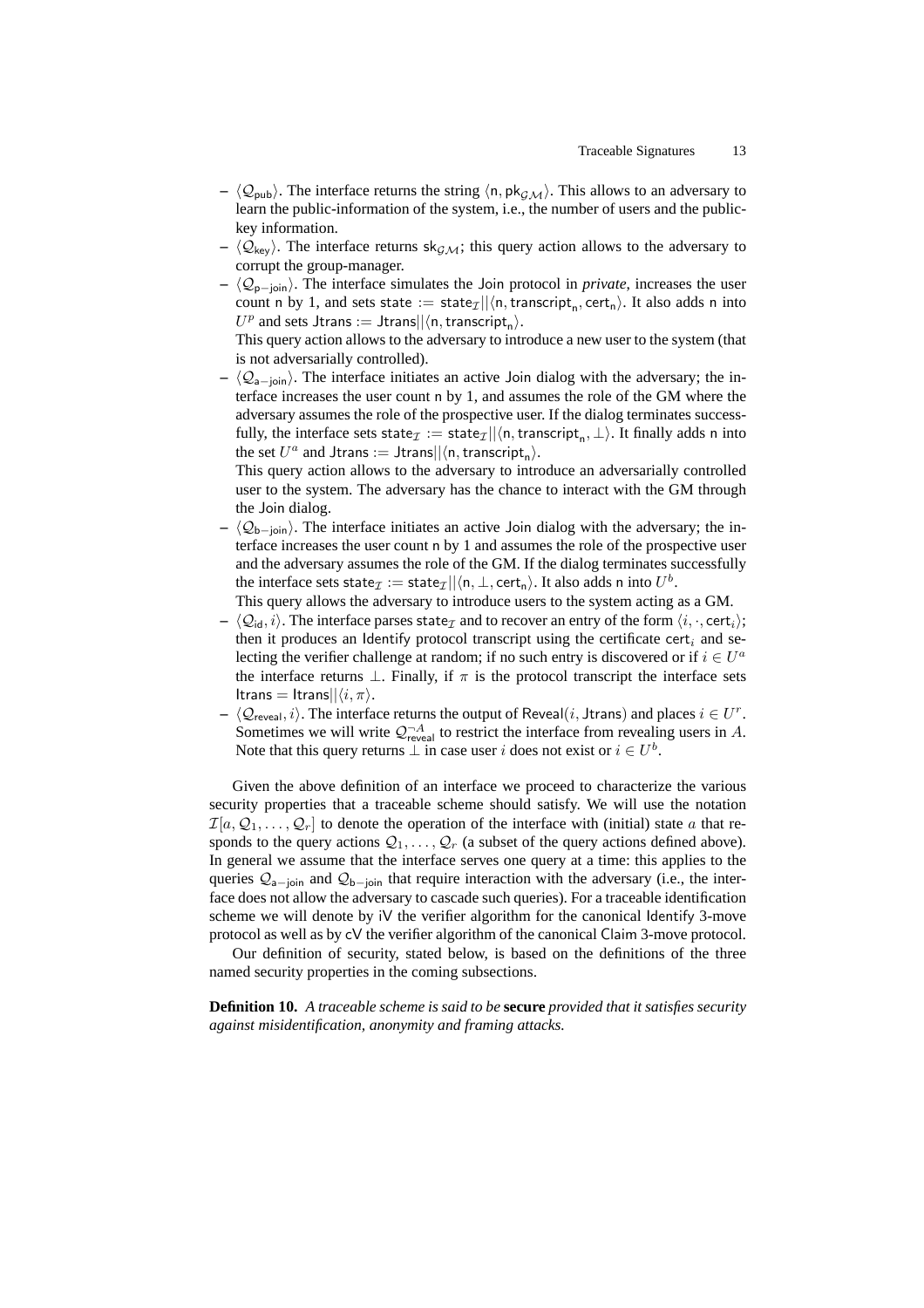Regarding traceable signatures, we note that we model security using canonical 3-move proofs of knowledge and passive impersonation-type of attacks; we remark that identification security in this type of model facilitates the employment of the Fiat-Shamir transform for proving signature security; thus, proving security for the interactive version will be sufficient for ensuring security of the traceable signature in the random oracle model following the proof techniques of [1].

**Misidentification Attacks.** In a misidentification attack against a traceable scheme, the adversary is allowed to control a number of users of the system (in an adaptive fashion). The adversary is also allowed to observe and control the operation of the system in the way that users are added and produce identification transcripts. In addition, the adversary is allowed to invoke  $\mathcal{Q}_{\text{reveal}}$ , i.e., participate in the system as a tracer. The objective of the adversary can take either of the following forms: (i) produce an identification transcript that satisfies either one of the following properties: (ia): the adversarial identification transcript does not open to any of the users controlled by the adversary, or (ib): the adversarial identification transcript does not trace to any of the users controlled by the adversary. Alternatively, (ii) produce a claim for an Identify transcript of one of the users that he does not control (in the set  $U^p$ ). We will formalize this attack using the experiment presented in figure 2.

$$
\begin{array}{ll} \mathsf{Exp}^{\mathcal{A}}_{\mathsf{mis}}(\nu) : & \left\langle \mathsf{s}, d, \rho_1 \right\rangle \leftarrow \mathsf{Setup}(1^{\nu}); \\ & \left\langle \mathsf{s}, d, \rho_1 \right\rangle \leftarrow \mathcal{A}^{\mathcal{I}[\text{state}_{\mathcal{I}}, \mathcal{Q}_{\mathsf{pub}}, \mathcal{Q}_{\mathsf{p}-\mathsf{join}}, \mathcal{Q}_{\mathsf{a}-\mathsf{join}}, \mathcal{Q}_{\mathsf{id}}, \mathcal{Q}_{\mathsf{reveal}} \right]}(\textsf{first}, 1^{\nu}); \\ & c \xleftarrow{\mathsf{r}} \{0, 1\}^{k}; \\ & \rho_2 \leftarrow \mathcal{A}(\textsf{second}, d, \rho_1, c); \\ & \text{if} \quad \mathsf{iV}(\mathsf{pk}_{\mathcal{G}\mathcal{M}}, \rho_1, c, \rho_2) = \textsf{true} \quad \text{and} \\ & \quad \text{if} \quad \mathsf{Open}(\mathsf{sk}_{\mathcal{G}\mathcal{M}}, \textsf{trans}, \rho_1) \not\in U^a \\ & \quad \text{or} \quad \wedge_{i \in U^a} \mathsf{Trace}(\textsf{Reveal}(i, \textsf{Jtrans}), \rho_1, c, \rho_2) = \textsf{false} \\ & \quad \text{then} \quad \text{output} \quad 1 \\ & \text{else} \quad \text{if} \quad \mathsf{s} \text{ is such that } \langle i, \mathsf{s} \rangle \in \textsf{ltrans} \text{ and } i \in U^p \cup U^r \\ & \quad \text{and} \quad \mathsf{cV}(\mathsf{s}, \rho_1, c, \rho_2) = \textsf{true} \text{ then} \quad \text{output} \quad 1 \\ & \text{else} \quad \text{output} \quad 0 \end{array}
$$

**Fig. 2.** The misidentification experiment

We will say that a traceable identification scheme satisfies security against misidentification if for any PPT A, it holds that  $\text{Prob}[\text{Exp}_{\text{mis}}^{\mathcal{A}}(\nu) = 1] = \text{negl}(\nu)$ .

**Anonymity Attacks** An anonymity attack is best understood in terms of the following experiment that is played with the adversary  $\mathcal A$  who is assumed to operate in two phases called play and guess. In the play phase, the adversary interacts with the interface, introduces users in the system, and selects two target users he does not control; then receives an identification transcript that corresponds to one of the two at random; in the guess stage the adversary tries to guess which of the two produced the identification transcript (while accessing the system but without revealing the challenge transcripts). We remark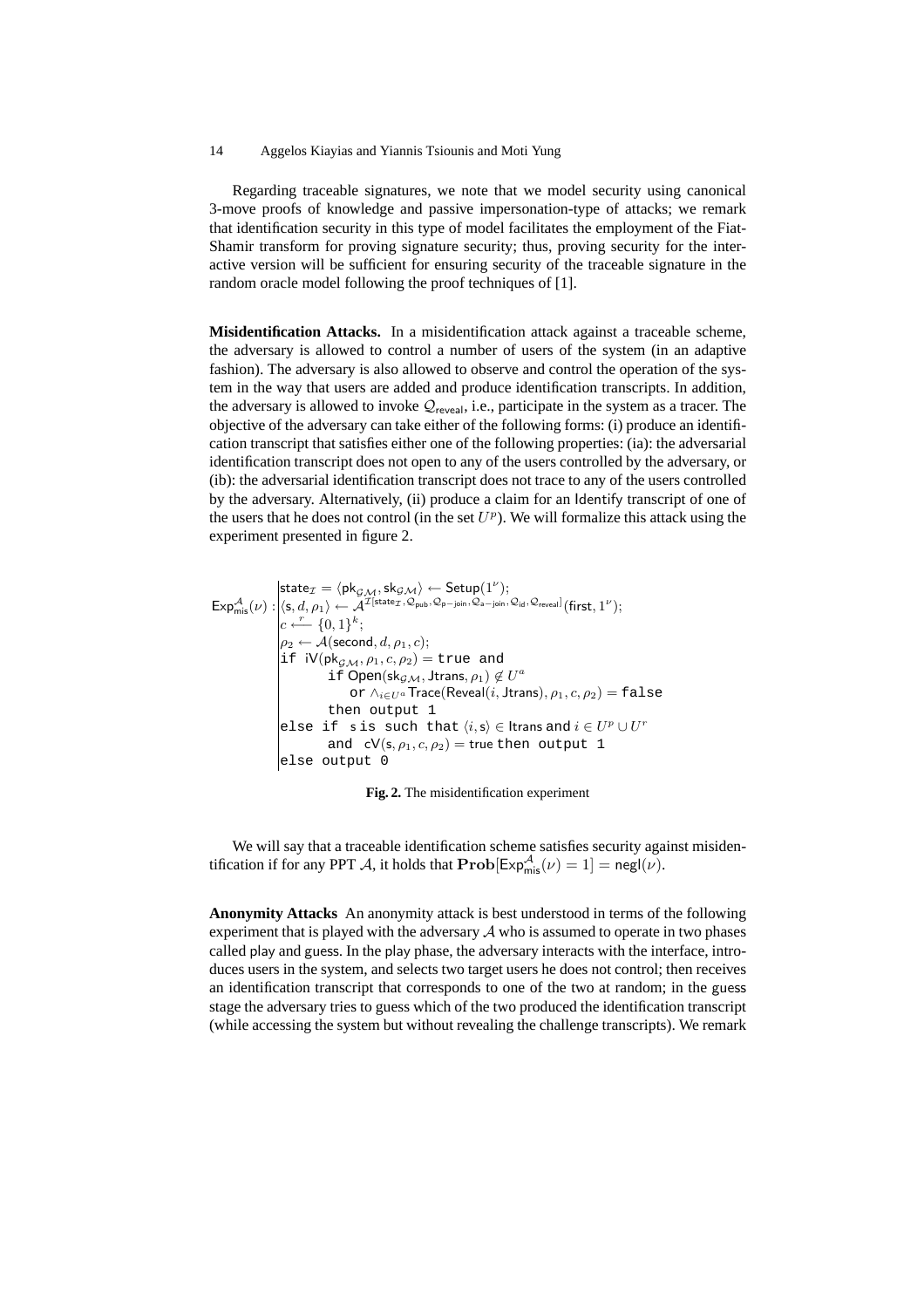that we allow the adversary to participate in the system also as a tracer (i.e., one of the agents that assist in the tracing functionality). The experiment is presented in figure 3. A traceability scheme is said to satisfy anonymity if for any attacker  $A$  it holds that  $|\mathbf{Prob}[\mathsf{Exp}^{\mathcal{A}}_{\mathsf{anon}}(\nu) = 1] - \frac{1}{2}| = \mathsf{negl}(\nu).$ 

$$
\begin{array}{ll}\text{State}_{\mathcal{I}}=\langle \text{pk}_{\mathcal{G},\mathcal{M}}, \text{sk}_{\mathcal{G},\mathcal{M}} \rangle \leftarrow \text{Setup}(1^{\nu}); \\ \text{Exp}_{\text{anon}}^{A}(\nu): \left\langle d, i_{0}, i_{1} \right\rangle \leftarrow \mathcal{A}^{\mathcal{I}[\text{state}_{\mathcal{I}}, \mathcal{Q}_{\text{pub}}, \mathcal{Q}_{\text{p}-\text{join}}, \mathcal{Q}_{\text{id}}, \mathcal{Q}_{\text{revall}}]}(\text{play}, 1^{\nu}); \\ \text{if} \quad i_{0} \text{ or } i_{1} \text{ belong to } U^{a} \cup U^{r} \text{ output }\bot. \\ b \leftarrow \{0,1\}. \\ \text{parse state}_{\mathcal{I}} \text{ and find the entry } \langle i_{b}, \text{transcript}_{i_{b}}, \text{cert}_{i_{b}} \rangle. \\ \text{execute the Identity protocol for cert}_{i_{b}} \text{ to obtain } \langle \rho_{1}, c, \rho_{2} \rangle. \\ b_{*} \leftarrow \mathcal{A}^{\mathcal{I}[\text{state}_{\mathcal{I}}, \mathcal{Q}_{\text{pub}}, \mathcal{Q}_{\text{p}-\text{join}}, \mathcal{Q}_{\text{a}-\text{join}}, \mathcal{Q}_{\text{id}}, \mathcal{Q}_{\text{reved}}^{-(i_{0}, i_{1})}]}(\text{guess}, 1^{\nu}, d, \langle \rho_{1}, c, \rho_{2} \rangle); \\ \text{if} \quad b=b_{*} \text{ then output } l \text{ else output } 0.\end{array}
$$

**Fig. 3.** The anonymity attack experiment

**Framing Attacks** A user may be framed by the system in two different ways: the GM may construct a signature that opens or trace to an innocent user, or it may claim a signature that was generated by the user. We capture these two framing notions with the experiment described in figure 4 (we remark that "exculpability" of group signatures [2] is integrated in this experiment).

| \n $\begin{aligned}\n &\text{state}_{\mathcal{I}} = \langle \mathsf{pk}_{\mathcal{G}\mathcal{M}}, \mathsf{sk}_{\mathcal{G}\mathcal{M}} \rangle \leftarrow \text{Setup}(1^{\nu}); \\  &\langle \mathsf{s}, d, \rho_1 \rangle \leftarrow \mathcal{A}^{\mathcal{I}[\text{state}_{\mathcal{I}}, \mathcal{Q}_{\text{pub}}, \mathcal{Q}_{\text{key}}, \mathcal{Q}_{\text{b}-\text{join}}, \mathcal{Q}_{\text{id}}]}(\text{first}, 1^{\nu}); \\  &\quad c \leftarrow \{0, 1\}^{k}; \\  &\rho_2 \leftarrow \mathcal{A}(\text{second}, d, \rho_1, c); \\  &\text{if } \text{IV}(\mathsf{pk}_{\mathcal{G}\mathcal{M}}, \rho_1, c, \rho_2) = \text{true} \text{ and} \\  &\quad \text{if } \text{Open}(\text{sk}_{\mathcal{G}\mathcal{M}}, \text{Jtrans}, \rho_1) \in U^b \\  &\quad \text{or } \exists i \in U^b : \text{Trace}(\text{Reval}(i, \text{Jtrans}), \rho_1, c, \rho_2) = \text{true} \\  &\quad \text{then } \text{output } 1 \\  &\quad \text{else if } \text{si } \text{si such that } \langle i, \text{s} \rangle \in \text{Itrans} \text{ and } i \in U^b \\  &\quad \text{and } \text{cV}(\text{s}, \rho_1, c, \rho_2) = \text{true} \text{ then } \text{output } 1 \\  &\quad \text{else } \text{output } 0\n \end{aligned}$ \n |
|-----------------------------------------------------------------------------------------------------------------------------------------------------------------------------------------------------------------------------------------------------------------------------------------------------------------------------------------------------------------------------------------------------------------------------------------------------------------------------------------------------------------------------------------------------------------------------------------------------------------------------------------------------------------------------------------------------------------------------------------------------------------------------------------------------------------------------------------------------------------------------------------------------------------------------------------------------------------------------------------------------------------------------------------------------------------------------------------------------------------------------------------------------------------------------------------------------------------------------------------|
|-----------------------------------------------------------------------------------------------------------------------------------------------------------------------------------------------------------------------------------------------------------------------------------------------------------------------------------------------------------------------------------------------------------------------------------------------------------------------------------------------------------------------------------------------------------------------------------------------------------------------------------------------------------------------------------------------------------------------------------------------------------------------------------------------------------------------------------------------------------------------------------------------------------------------------------------------------------------------------------------------------------------------------------------------------------------------------------------------------------------------------------------------------------------------------------------------------------------------------------------|

**Fig. 4.** The framing attack experiment

A traceable scheme satisfies security against framing provided that for any probabilistic polynomial-time A it holds that  $\mathbf{Prob}[\mathsf{Exp}_{\mathsf{fra}}^{\mathcal{A}}(\nu) = 1] = \mathsf{negl}(\nu)$ .

**Comments** (i) In modeling misidentification and anonymity attacks we do not allow the adversary to submit "open signature" queries to the interface. This models the fact that opening a signature is an internal operation performed by the GM. On the contrary, this is not assumed for the tracing operation, since we model it as a distributed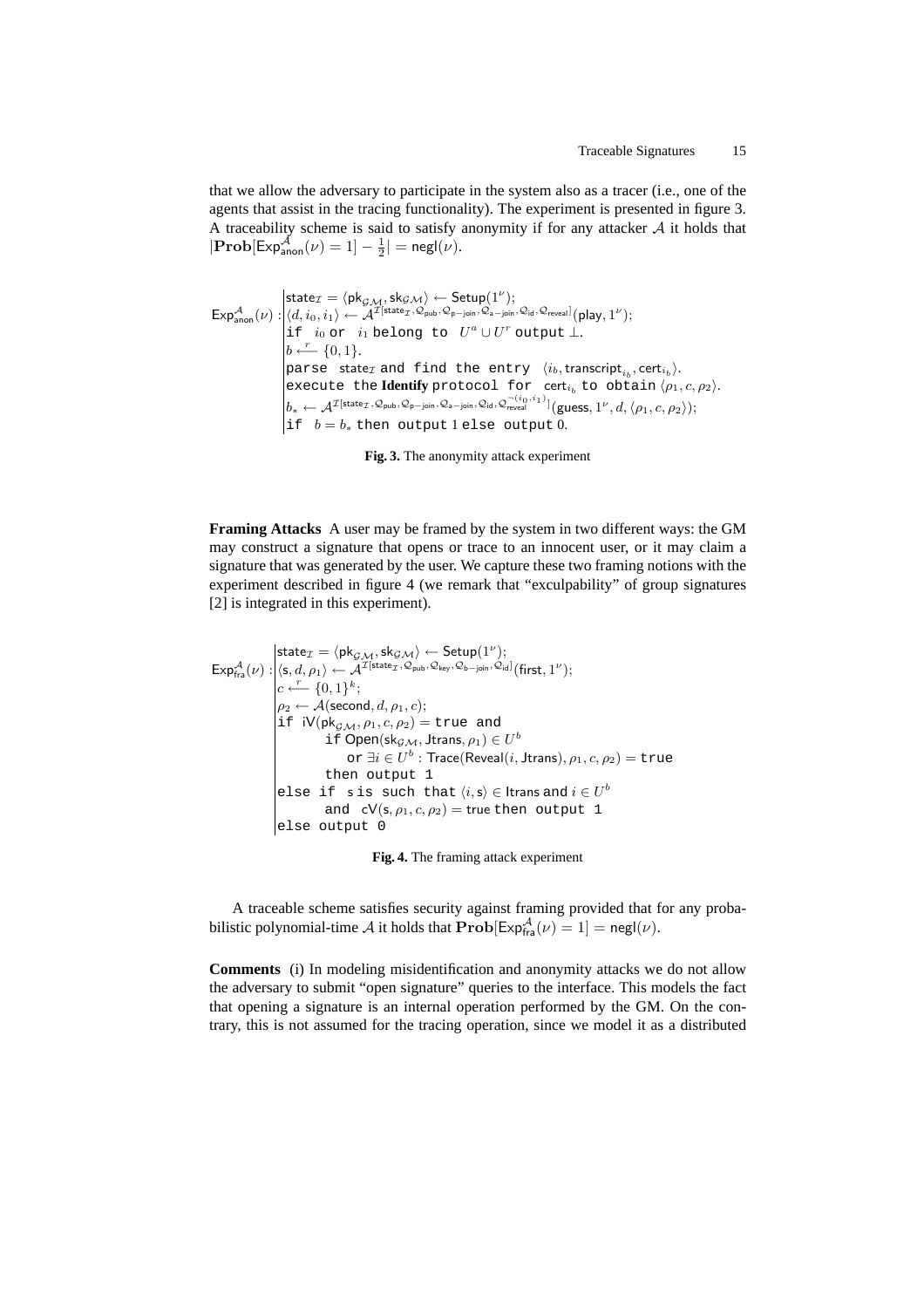operation whose results are made available to distributed agents (and thus the  $Q_{\text{reval}}$ ) oracle query is available to the adversary). Allowing opening oracles to be part of the adversarial control is possible, but will require our encryptions and commitments to be of the chosen ciphertext secure type.

(ii) Misidentification and Framing in traceable schemes capture two perspectives of adversarial behavior: in the first case the adversary does not corrupt the GM (and thus does not have at its disposal the GM's keys) and attempts to subvert the system. In the second case, the adversary is essentially the system itself (controls the GM) and attempts to frame innocent users. We find that the distinction of these two perspectives is important in the terms of our modeling of traceable signatures and as we see they rely on different intractability assumptions.

(iii) It is worth noting here the comparison of our model to previous approaches to formal modeling of primitives related to traceable signatures, in particular identity escrow and group signatures. Camenisch and Lysyanskaya [8] formalize security in identity escrow schemes based on a real vs. ideal model formulation, whereas our approach is more along the lines of security against adversaries of signature schemes with adversarial system access capabilities and adversarial goals in mind. Bellare et al. [5] provide a formal model for a relaxed group signature scenario where a dealer is supposed to run the user key-generation mechanism (rather than the user itself interactively with the group manager via the Join protocol). Our approach, employing active interaction between the adversary and the interface that represents the system (and simulates it in a security proof), is more suitable for the traceable schemes setting, which, in turn, follows the setting and attacks considered in [2] (where the group manager enters users into the system and, at the same time, he lacks full knowledge of the joining users' keys).

## **8 Design of a Traceable Scheme**

**Parameters**. The parameters of the scheme are  $\epsilon \in \mathbb{R}$  with  $\epsilon > 1$ ,  $k \in \mathbb{N}$  as well as three spheres  $\Lambda$ , M,  $\Gamma$  satisfying the properties presented in 5; Below we will denote by  $\Lambda_{\epsilon}^{k}$ , and  $\Gamma_{\epsilon}^{k}$  the inner spheres of  $\Lambda$ , M and  $\Gamma$  w.r.t. the parameters  $\epsilon, k$ .

**Setup** The GM generates two primes  $p', q'$  with  $p = 2p' + 1$ ,  $q = 2q' + 1$  also primes. The modulus is set to  $n = pq$ . The spheres  $\Lambda, M, \Gamma$  are embedded into  $\{0, \ldots, p'q'-1\}$ . Also the GM selects  $a, a_0, b, g, h \in_R QR(n)$  of order  $p'q'$ . The secret-key sk $g_M$  of the GM is set to p, q. The public-key of the system is subsequently set to  $pk_{GM}$  :=  $\langle n, a, a_0, b, y, g, h \rangle$ .

**Join** (a protocol executed by a new user and the GM). The prospective user and the GM execute the protocol for non-adaptive drawing a random power  $x' \in \Lambda_{\epsilon}^{k}$  over b (see section 6) with the user playing the role of player A and the GM playing the role of player B; upon successful completion of the protocol the user obtains  $x_i'$  and the GM obtains the value  $C_i = b^{x_i}$ .

Subsequently the GM selects a random prime  $e_i \in \Gamma_{\epsilon}^k$  and  $x_i \in \Lambda_{\epsilon}^k$  and then computes  $A_i = (C_i a^{x_i} a_0)^{e_i^{-1}} \pmod{n}$  and sends to the user the values  $\langle A_i, e_i, x_i \rangle$ . The user forms the membership certificate as cert<sub>i</sub> :=  $\langle A_i, e_i, x_i, x_i' \rangle$ . Observe that  $\langle A_i, e_i : x_i, x'_i \rangle$  is a discrete-log representation of an arbitrary power in  $QR(n)$  (see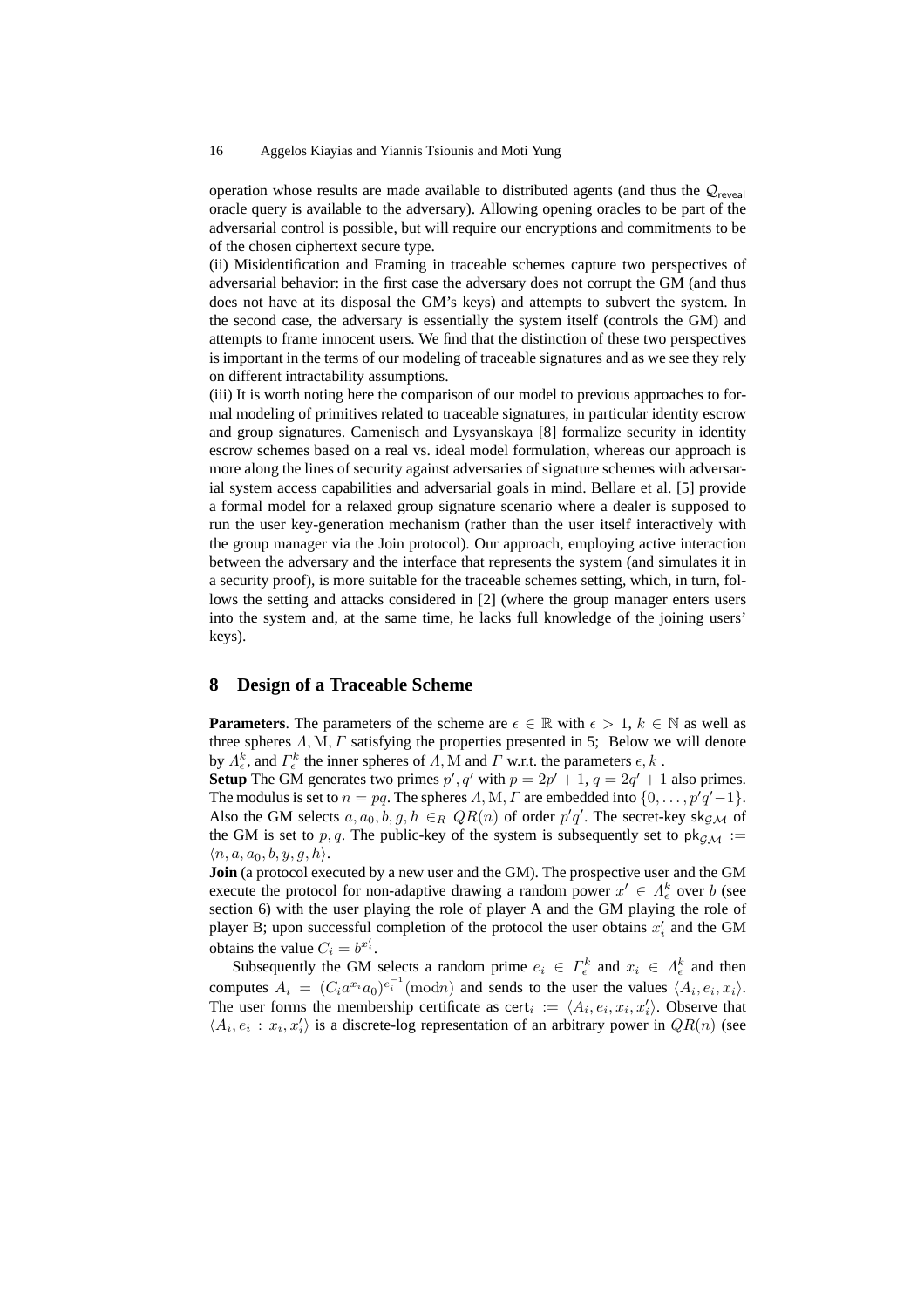section 5); furthermore observe that the portion of the certificate  $x_i$  is known to the GM and will be used as the user's tracing trapdoor.

**Identify**. To identify herself a user first computes the values,

$$
T_1 = A_i y^r
$$
,  $T_2 = g^r$ ,  $T_3 = g^{e_i} h^r$ ,  $T_4 = g^{x_i} k$ ,  $T_5 = g^k$ ,  $T_6 = g^{x'_i} k'$ ,  $T_7 = g^{k'}$ 

where  $r, k, k' \in_R M$ . Subsequently the user proceeds to execute the proof of knowledge of the following triangular discrete-log relation set defined over the objects  $g, h, y, a_0, a$ ,  $b, T_1^{-1}, T_2^{-1}, T_3, T_4, T_5, T_6, T_7$  and the free variables are  $x, x' \in \Lambda_{\epsilon}^k, e \in \Gamma_{\epsilon}^k, r, h'.$ 

$$
\begin{bmatrix}\ng & h & (T_2)^{-1} & T_5 & T_7 & y & (T_1)^{-1} & a & b & a_0 & T_3 & T_4 & T_6 \\
T_2 = g^r & r & 0 & 1 & 0 & 0 & 0 & 0 & 0 & 0 & 0 & 0 & 0 \\
T_3 = g^e h^r & r & r & 0 & 0 & 0 & 0 & 0 & 0 & 0 & -1 & 0 & 0 \\
T_2^e = g^{h'} & h' & 0 & e & 0 & 0 & 0 & 0 & 0 & 0 & 0 & 0 & 0 \\
T_3^x = T_4 & r & 0 & 0 & 0 & 0 & 0 & 0 & 0 & 0 & 0 & 0 \\
T_4^x = T_4 & r & r & 0 & 0 & 0 & 0 & 0 & 0 & 0 & 0 & 0 & 0 \\
T_5^x = T_5 & r & r & r & r & 0 & 0 & 0 & 0 & 0 & 0 & 0 & 0 & 0 \\
a_0 a^x b^x y^h = T_1^e & r & r & r & r & r & 0 & 0 & 0 & 0 & 0 & 0\n\end{bmatrix}
$$

Observe that the above proof of knowledge ensures that the values  $T_1, \ldots, T_7$  are properly formed and "contain" a valid certificate. In particular the above proof not only enforces the certificate condition  $A_i^{e_i} = a_0 a^{x_i} b^{x_i}$  but also the fact that  $e_i \in \Gamma$  and  $x_i, x'_i \in A.$ 

**Open**. (invoked by the GM) Given a Identify transcript  $\langle \rho_1, c, \rho_2 \rangle$  and all Join transcripts the GM does the following: it parses  $\rho_1$  for the sequence  $\langle T_1, \ldots, T_7 \rangle$  and computes the value  $A = (T_2)^{-x}T_1$ . Then it searches the membership certificates  $\langle A_i, e_i \rangle$ (available from the Join transcripts) to discover the index i such that  $A = A_i$ ; the index  $i$  identifies the signer of the message.

**Reveal.** (invoked by the GM) Given the Join transcript of the  $i$ -th user the GM parses the Join transcript to recover the tracing trapdoor trace<sub>i</sub> :=  $x_i$ .

**Trace.** (invoked by any agent/clerk) Given the value trace<sub>i</sub> and an Identify protocol transcript  $\langle \rho_1, c, \rho_2 \rangle$  the agent parses the sequence  $\langle T_1, T_2, T_3, T_4, T_5, T_6, T_7 \rangle$  from  $\rho_1$ ; subsequently it checks whether  $T_5^{x_i} = T_4$ ; if this is the case the agent concludes that user  $i$  is the originator of the given Identify protocol transcript.

**Claim**. (invoked by the user) Given an Identify protocol transcript that was generated by user i and contains the sequence  $\langle T_1, T_2, T_3, T_4, T_5, T_6, T_7 \rangle$ , the user i can claim that he is the originator as follows: he initiates a proof of knowledge of the discrete-log of  $T_6$  base  $T_7$  (which is a discrete-log relation set, see section 4). As a side-note, we remark here that if the proof is directed to a specific entity the proof can be targeted to the receiver using a designated verifier proof, see [23]; such proofs can be easily coupled with our proofs of knowledge for discrete-log relation sets.

**Theorem 6.** *The traceable identification scheme above is correct according to definition 9 and secure according to definition 10. In particular it satisfies (i) security against misidentification attacks based on the Strong-RSA and the DDH assumptions; (ii) security against anonymity attacks based on the DDH assumption; (iii) security against framing attacks based on the discrete-logarithm problem over*  $QR(n)$  when the factor*ization of* n *is known.*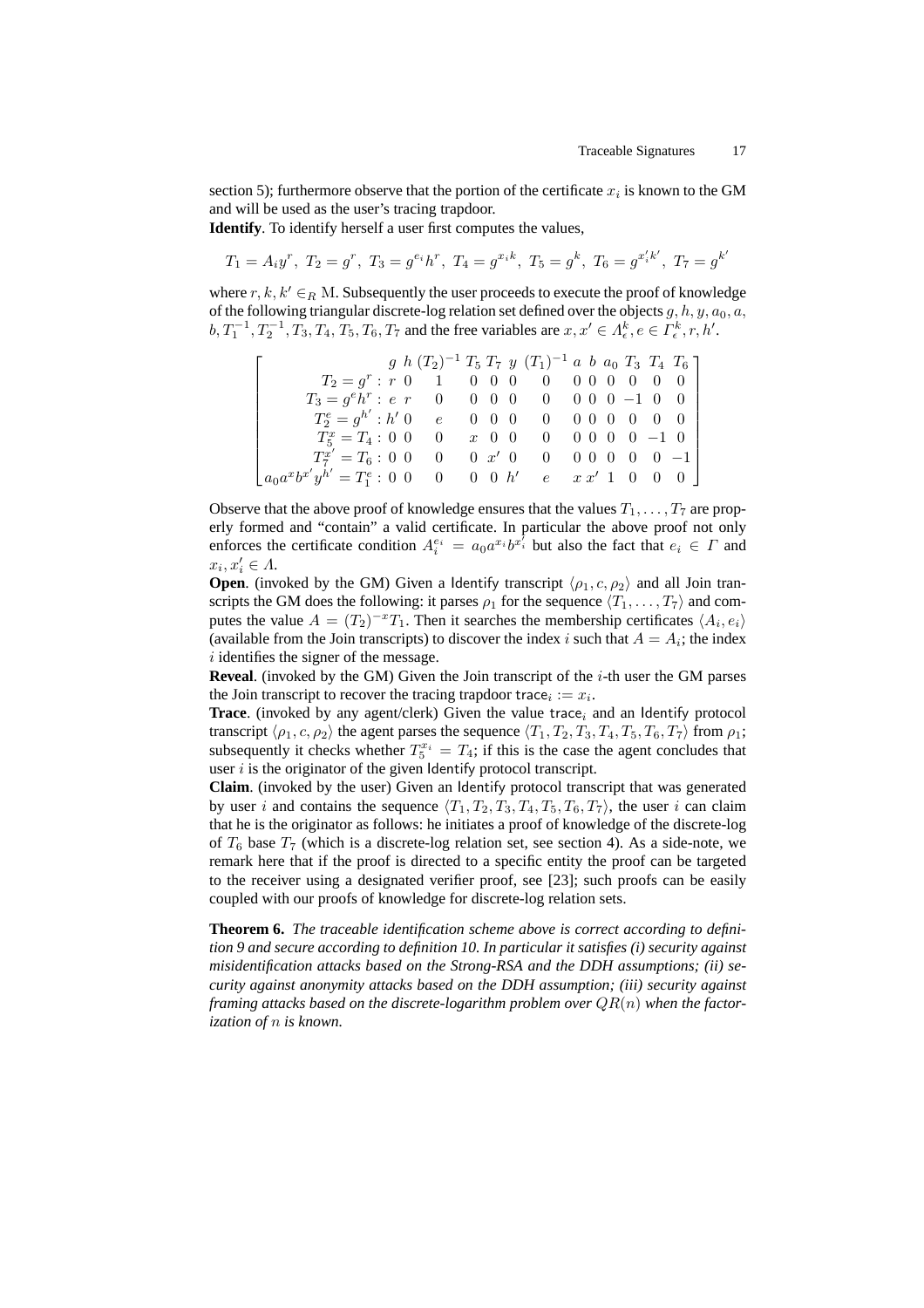# **9 Applications**

One immediate application of traceable signatures is membership revocation of the CRL-type. Another motivation for traceable signatures is the development of a generic way to transform any system  $S$  that provides anonymity into a system that provides "fair" or conditional anonymity taking advantage of the various traceability procedures we developed. An anonymity system is comprised of a population of units which, depending on the system's function, exchange messages using anonymous channels. An anonymity system with *fairness* allows the identification of the origin of messages, as well as the tracing of all messages of a suspect unit, if this is mandated by the authorities. A sketch of the idea of using traceable signatures to transform any such an anonymous system into a system with fair anonymity is as follows: each unit of the anonymous system becomes a member of a traceable signature system; any message that is sent by a unit must be signed using the traceable signature mechanism. Messages that are not accompanied by a valid traceable signature are rejected by the recipients. This simple transformation is powerful and generic enough to add "fair" anonymity to a large class of anonymous systems (for example mix-networks).

## **References**

- 1. M. Abdalla, J. H. An, M. Bellare, and C. Namprempre. From identification to signatures via the Fiat-Shamir transform: Minimizing assumptions for security and forward-security. In L. Knudsen, editor, *Advances in Cryptology – EUROCRYPT 2002*, volume 2332 of *LNCS*, pages 418–433. Springer-Verlag, 2002.
- 2. G. Ateniese, J. Camenisch, M. Joye, and G. Tsudik. A practical and provably secure coalition-resistant group signature scheme. In M. Bellare, editor, *Advances in Cryptology - CRYPTO 2000*, volume 1880 of *LNCS*, pages 255–270, 2000.
- 3. G. Ateniese, G. Song, and G. Tsudik. Quasi-efficient revocation of group signatures. In M. Blaze, editor, *Financial Cryptography 2002*, volume 2357 of *LNCS*, pages 183–197, 2002.
- 4. G. Ateniese and G. Tsudik. Some open issues and new directions in group signatures. In M. Franklin, editor, *Financial Cryptography 1999*, volume 1648 of *LNCS*, pages 196–211. Springer-Verlag, 1999.
- 5. M. Bellare, D. Micciancio, and B. Warinschi. Foundations of group signatures: Formal definitions, simplified requirements, and a construction based on general assumptions. In E. Biham, editor, *Advances in Cryptology – EUROCRYPT 2003*, volume 2656 of *LNCS*, pages 614–629. Springer, 2003.
- 6. F. Boudot. Efficient proofs that a committed number lies in an interval. In B. Preneel, editor, *Advances in Cryptology – EUROCRYPT 2000*, volume 1807 of *LNCS*, pages 431– 444. Springer-Verlag, 2000.
- 7. J. Camenisch. Efficient and generalized group signatures. In W. Fumy, editor, *Advances in Cryptology - EUROCRYPT 1997*, volume 1233 of *LNCS*, pages 465–479. Springer, 1997.
- 8. J. Camenisch and A. Lysyanskaya. An identity escrow scheme with appointed verifiers. In J. Kilian, editor, *Advances in Cryptology - CRYPTO 2001*, volume 2139 of *LNCS*, pages 388–407. Springer, 2001.
- 9. J. Camenisch and A. Lysyanskaya. Dynamic accumulators and application to efficient revocation of anonymous credentials. In M. Yung, editor, *Advances in Cryptology - CRYPTO 2002*, volume 2442 of *LNCS*, pages 61–76. Springer, 2002.

<sup>18</sup> Aggelos Kiayias and Yiannis Tsiounis and Moti Yung